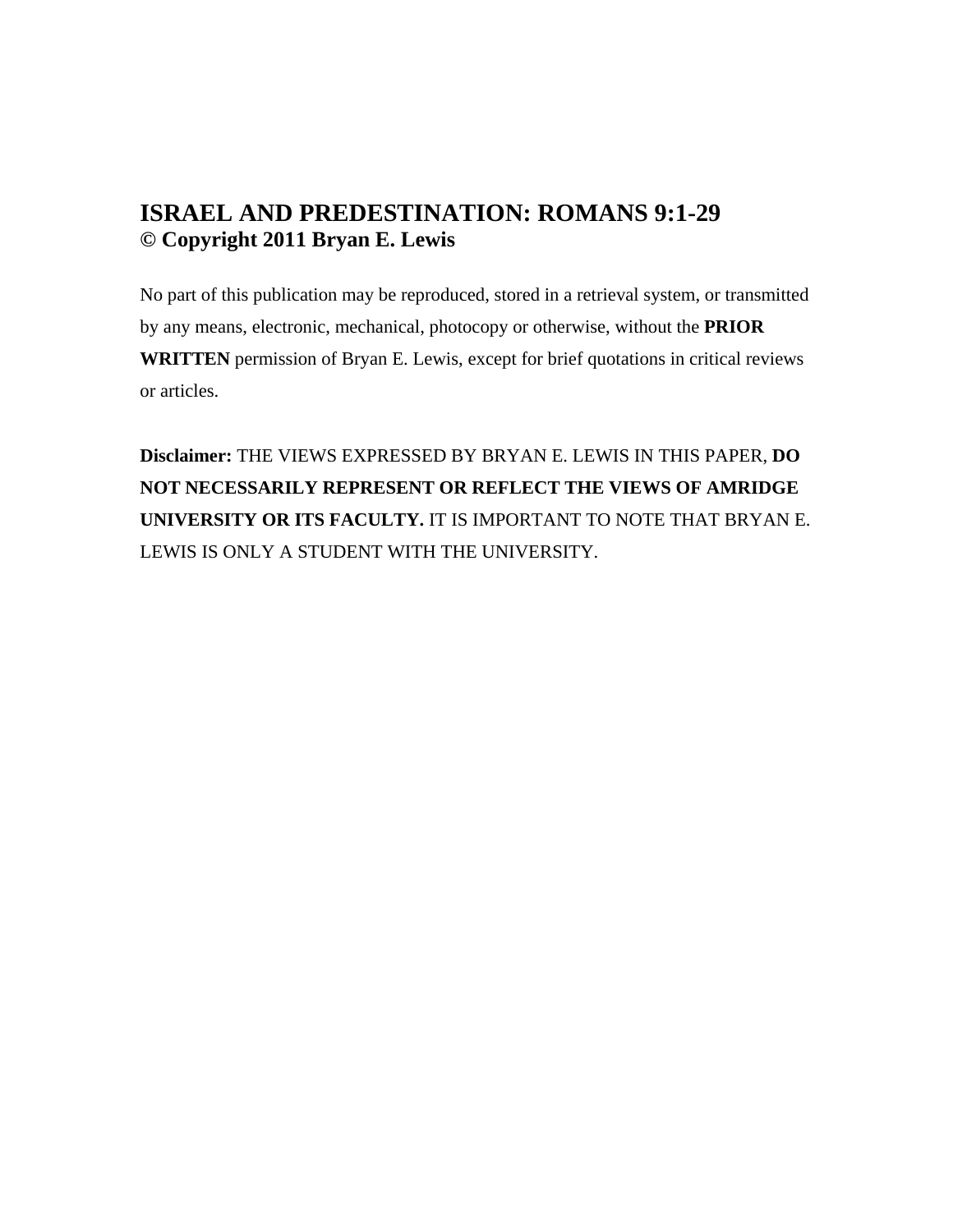### **AMRIDGE UNIVERSITY**

### **ISRAEL AND PREDESTINATION: ROMANS 9:1-29**

# **A RESEARCH PAPER SUBMITTED TO DR. DAVID MCELWAIN, PROFESSOR FOR THE REQUIREMENTS OF A BIBLICAL STUDIES DEGREE**

### **NT4410A, LETTERS OF PAUL: ROMANS AND GALATIANS, SUMMER 2011**

**BY** 

### **BRYAN ERIC LEWIS**

### **5 AUGUST 2011**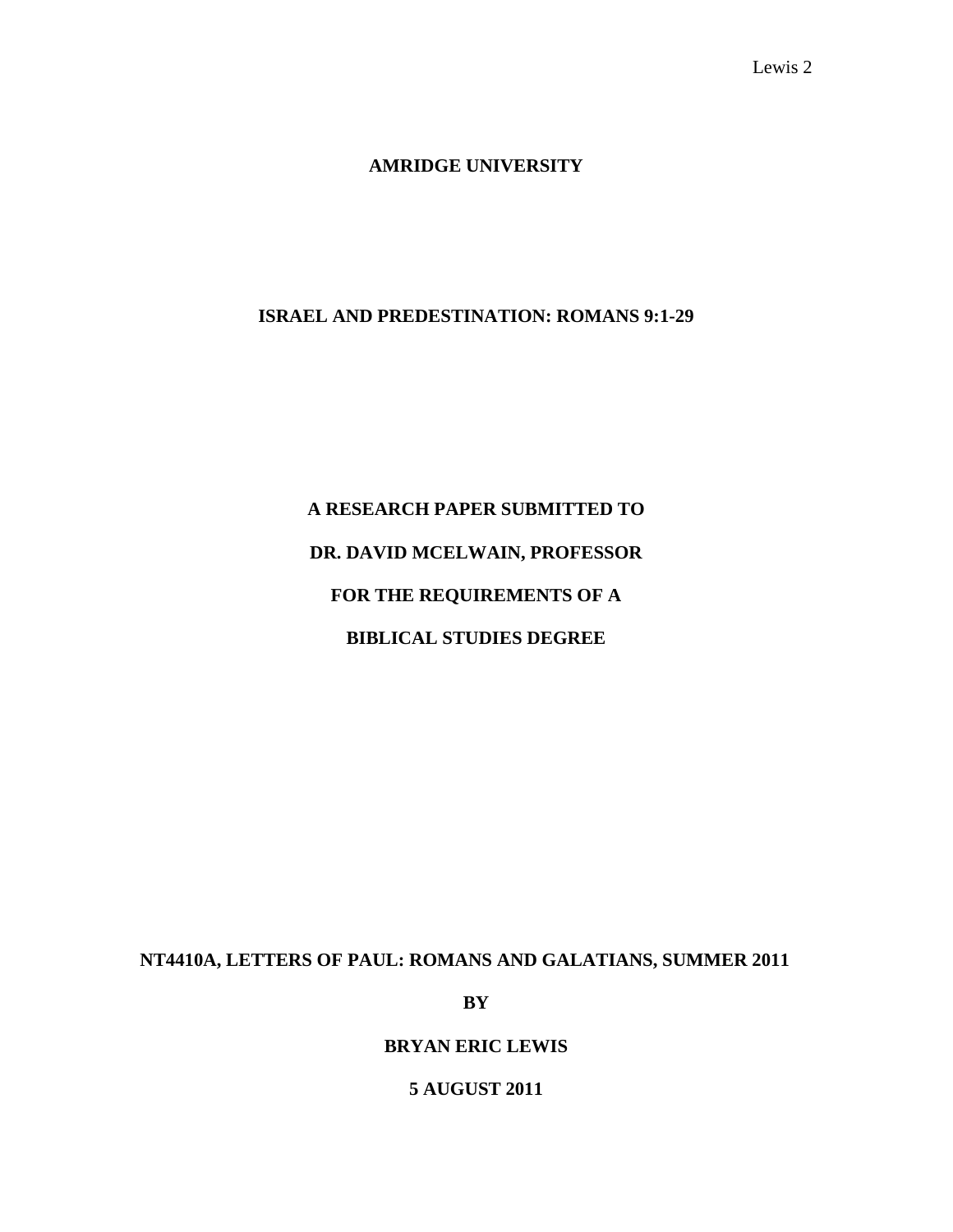# **TABLE OF CONTENTS**

| A FEW MORE THEOLOGIANS AND CONCLUDING THOUGHTS ON PREDESTINATION HISTORY  17 |  |
|------------------------------------------------------------------------------|--|
| PAUL'S NARRATIVE IN HISTORICAL CONTEXT: COVENANT AND ELECTION IN THE         |  |
|                                                                              |  |
|                                                                              |  |
|                                                                              |  |
|                                                                              |  |
|                                                                              |  |
|                                                                              |  |
|                                                                              |  |
|                                                                              |  |
|                                                                              |  |
|                                                                              |  |
|                                                                              |  |
|                                                                              |  |
|                                                                              |  |
|                                                                              |  |
|                                                                              |  |
|                                                                              |  |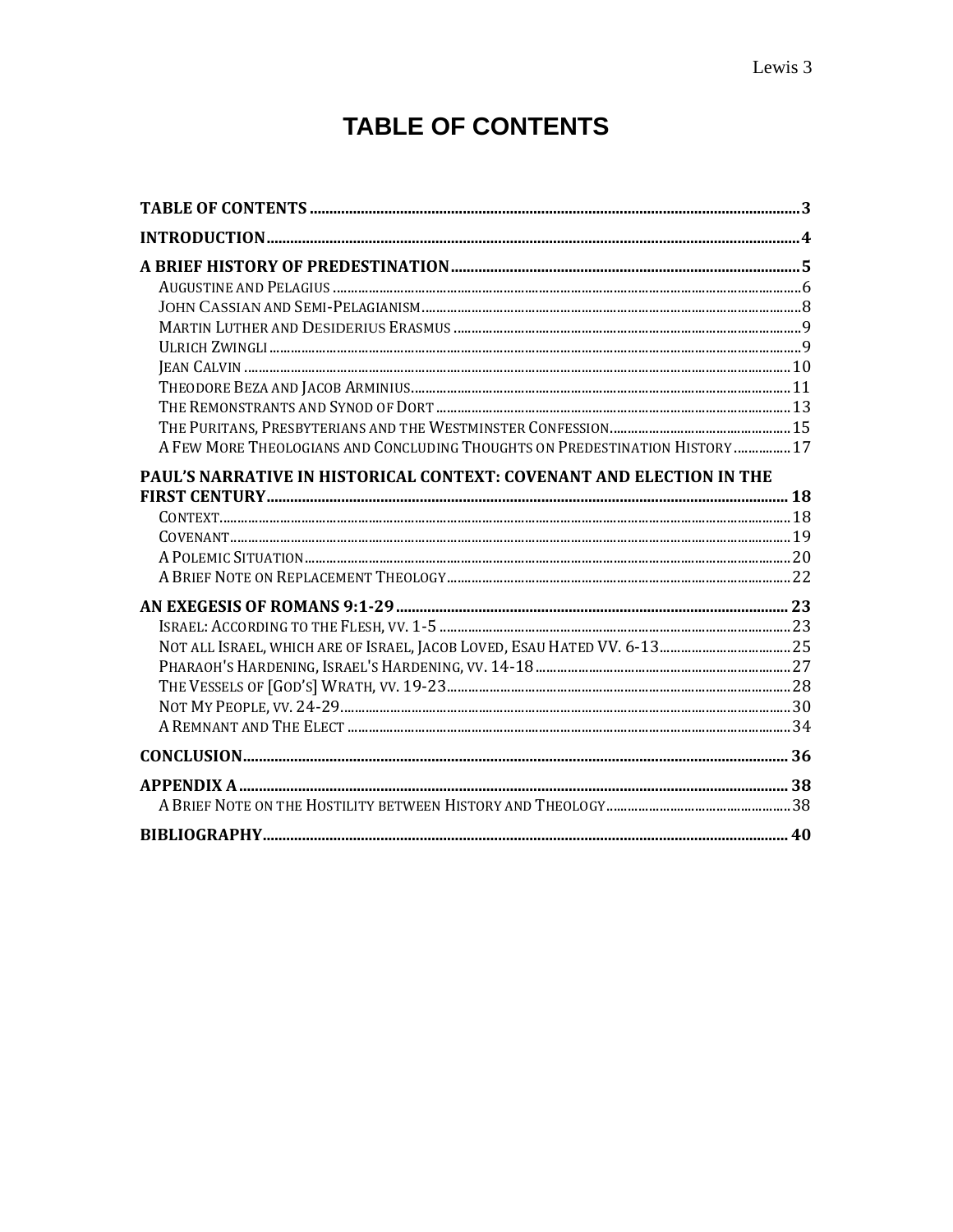## **Introduction**

For eight years, I claimed the title *Reformed* before rejecting many of its tenets. During that time, I sought to maintain the Reformed heritage in all matters of Soteriology. As a result, I adhered to what is known as *The Doctrine of Predestination*.

The Doctrine of Predestination essentially teaches that from all eternity, God chose a people for himself whom he would actively save in the outworking of history, but at the same time, he chose not to redeem, a certain remaining number of mankind, thus handing them over to their sinful state, and reprobating them to the consequences of their sin and a punishment of an eternal hell.

The Doctrine of Predestination is based on many New Testament passages, such as, but not limited to: Romans 8:29-30, Romans 9:1-33, Jude 4 and Ephesians 1:11-12. These verses are essential to those who hold this view. They are adhered to by, but not limited to the majority of Reformed churches.

This doctrine is comprised of two sub-doctrines: *Election* and *Reprobation*. According to Louis Berkhof, election is "that eternal act of God whereby He, in His sovereign good pleasure, and on the account of no foreseen merit in them, chooses a certain number of men to be the recipients of special grace and of eternal salvation."**<sup>1</sup>** Likewise, according to Louis Berkhof, "reprobation [aka: Double Predestination] may be defined as that eternal decree of God whereby He has determined to pass some men by with the operations of His special grace, and to punish them for their sins, to the

1

**<sup>1</sup>** Louis Berkhof, *Systematic Theology: The Doctrine of God*. (Grand Rapids, MI: Eerdmans Publishing), p. 114.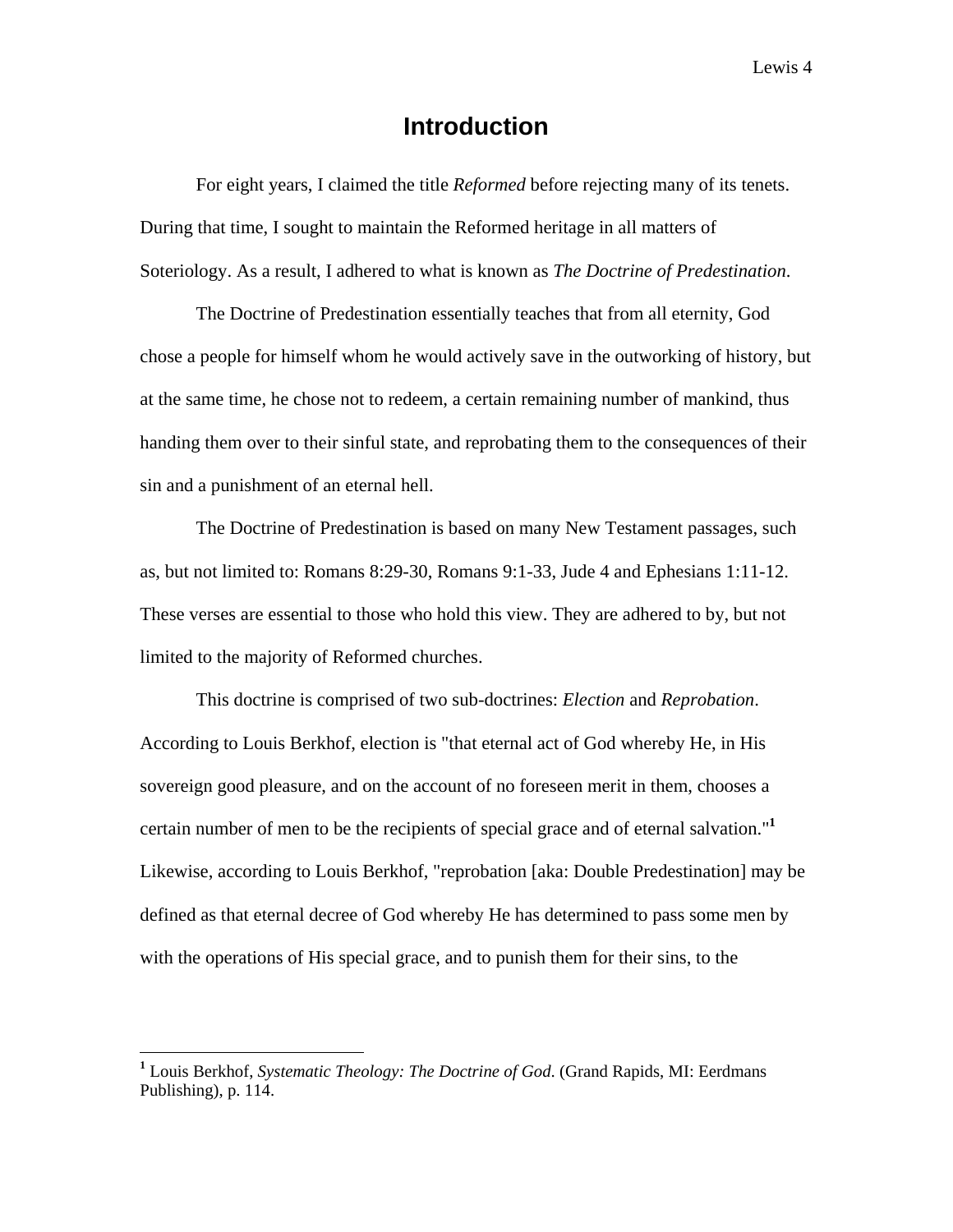manifestation of His Justice."**<sup>2</sup>** This doctrine is also sometimes referred to as *Preterition*, which simply means that God "passed over" certain individuals without any action from man, thus leaving them to suffer the consequences of their own sin.

It is important to note from the outset, that the Doctrine of Predestination has been built on the Old Testament foundation of God's election for Israel. On this point, there is unanimous agreement between both theological and historical scholars. As we shall see, this will become paramount to our exegesis of Romans chapter nine; and likewise, will be instrumental in showing that predestination was a concept that only applied to Israel.

### **A Brief History of Predestination**

Before I begin an exegesis of Romans chapter nine, it is important to first give a brief history of Predestination. Again, it should be noted from the outset, that this is abridged. Therefore, it might seem as if I am making some generalizations, since I will most certainly fail to distinguish between different forms of the doctrine, as believed by every historical predestinarian theologian. However, I assure you it is not my intention to misrepresent the different views. Likewise, in this paper, it is not my intention to give a detailed history of Predestination in its different forms; such a venture would result in a large volume of books. Regardless, I believe it is always a good idea to examine the subject in light of the history of Christianity; thus, bringing into fuller light, how it came to be such a contentious issue within Protestant Christianity.

**<sup>2</sup>** Ibid., *Part One: The Doctrine of God*. p. 116.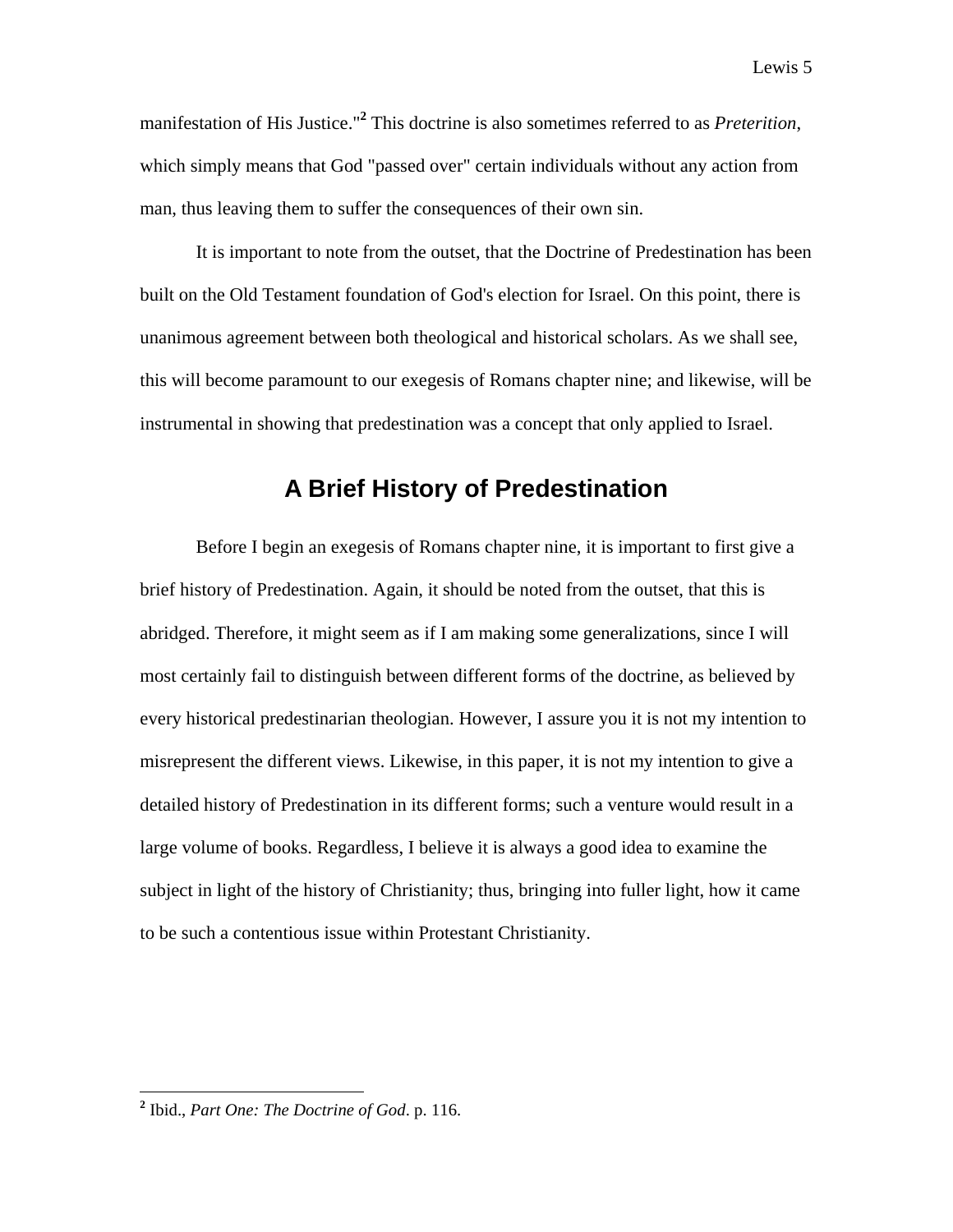### **Augustine and Pelagius**

Augustine provided a model for Christian theology, which has been mimicked by Protestant Christian thought ever since. His influence upon Protestant theology cannot be argued.

"Augustine is the end of one era as well as the beginning of another. He is the last of the ancient Christian writers, and the forerunner of medieval theology. The main currents of ancient theology converged in him, and from him flow the rivers, not only of medieval scholasticism, but also of sixteenth-century Protestant theology."**<sup>3</sup>**

Unanimous agreement exist between most scholars that Augustine was the first to "develop" predestination, by way of his argument against Pelagius, whom he accused of teaching salvation by human will.

Of course, there were a few Church fathers before Augustine, who taught the need for reliance on God's grace, but for the most part, soteriology before Augustine seemed to presume the view known as synergism, i.e., the idea that man's will works in conjunction with God's spirit for regeneration; it is a cooperative venture, a working together of two or more parties. However, from Augustine came the opposing idea of Monergism, i.e., "the idea and belief that human agency is entirely passive and God's agency is all determining in both universal history and individual salvation."**<sup>4</sup>**

According to Dr. Olson, early on in Augustine's life, "he defended a libertarian idea of human freedom against the deterministic Manichaeans….then, Augustine

1

**<sup>3</sup>** Quoted in Olson, p. 256. Justo L. González. *A History of Christian Thought. Rev. ed.* (Nashville TN: Abingdon press, 1987), p.15.

**<sup>4</sup>** Roger E. Olson. *The Story of Christian Theology: Twenty Centuries of Tradition & Reform*. (Downers Grove, Ill.: InterVarsity Press, 1999), pp. 254-256.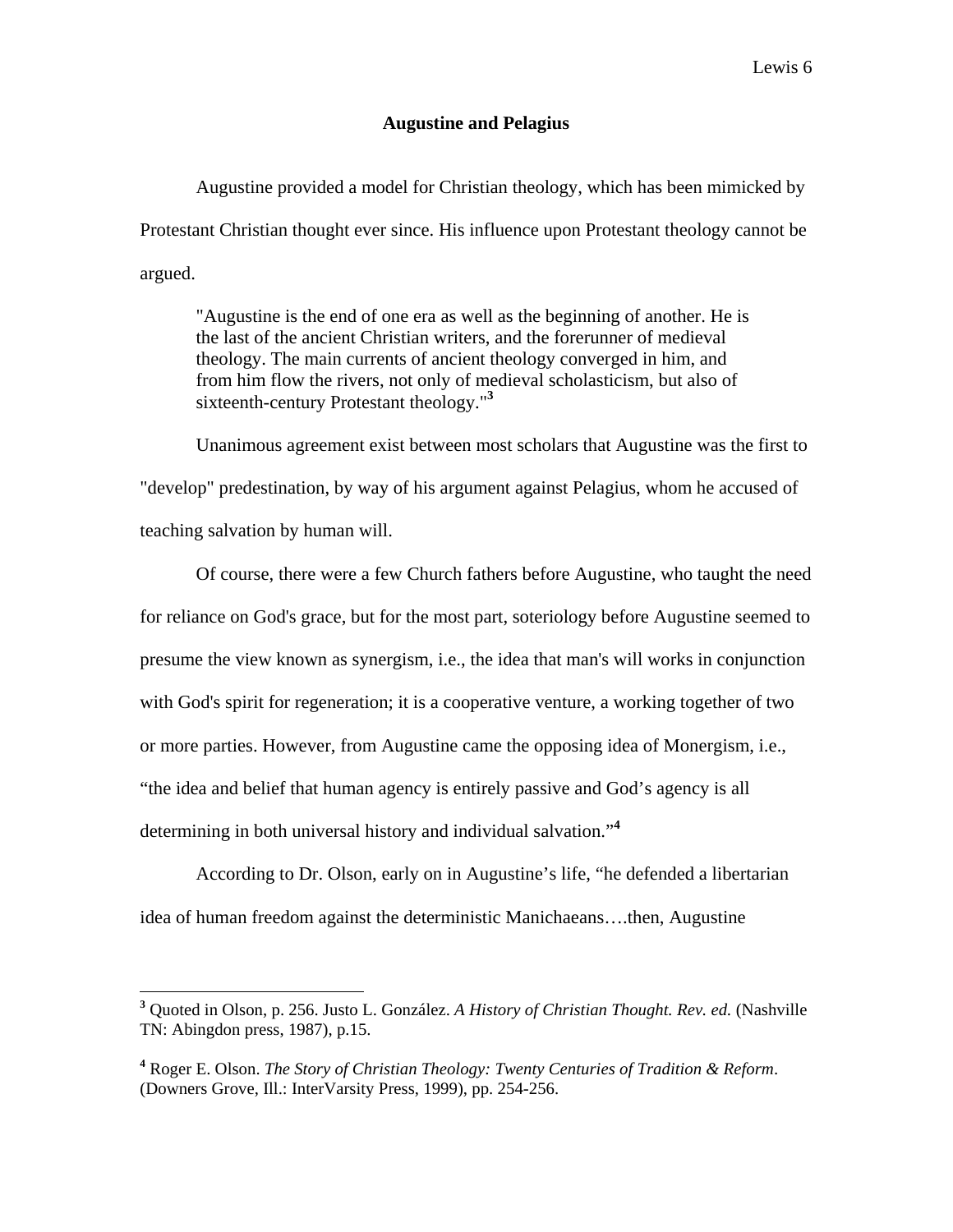believed, humans did have freewill"**<sup>5</sup>** However, in a later debate with Pelagius, "he changed his mind and began to interpret human freedom as the ability to sin apart from God's transforming grace."<sup>6</sup> Early on, "Augustine considered faith the human person's contribution to salvation-a synergistic idea….later, in reaction to Pelagius, he came to

regard his faith as a gift of God-an idea more compatible with Monergism."**<sup>7</sup>**

Pelagius denied Augustine's idea of Monergism. His denial can be summed up as follows, "God's word and our own conscience is all that we need. Any baptized Christian can simply choose to follow God's will all of the time and never need any further special enabling from God to live sinlessly."**<sup>8</sup>** The debate between Pelagius and Augustine, which included original sin [hereditary guilt], free will and grace, helped to shape Augustine's view of Predestination. It is this "river of theology," which birthed an argument among the Protestant churches that has continued to this day.

Whatever the case, it is evident from Augustine's final work, *On the Predestination of the Saints,* that his interpretations concerning this doctrine came mainly from Romans nine. In fact, according to Olson, the impression left on Augustine by "his own experience of conversion was so overwhelming that he could not really resist it. He did not choose God; God chose him….this was confirmed by the apostle Paul's teaching in passages such as Romans 9-11."**<sup>9</sup>**

As we can see, Augustine's thinking was shaped by theological wars of the

- **7** Ibid., p. 260.
- **8** Ibid., p. 269.

 **5** Ibid., p. 260; 264.

**<sup>6</sup>** Ibid., p. 260.

**<sup>9</sup>** Ibid., p. 266.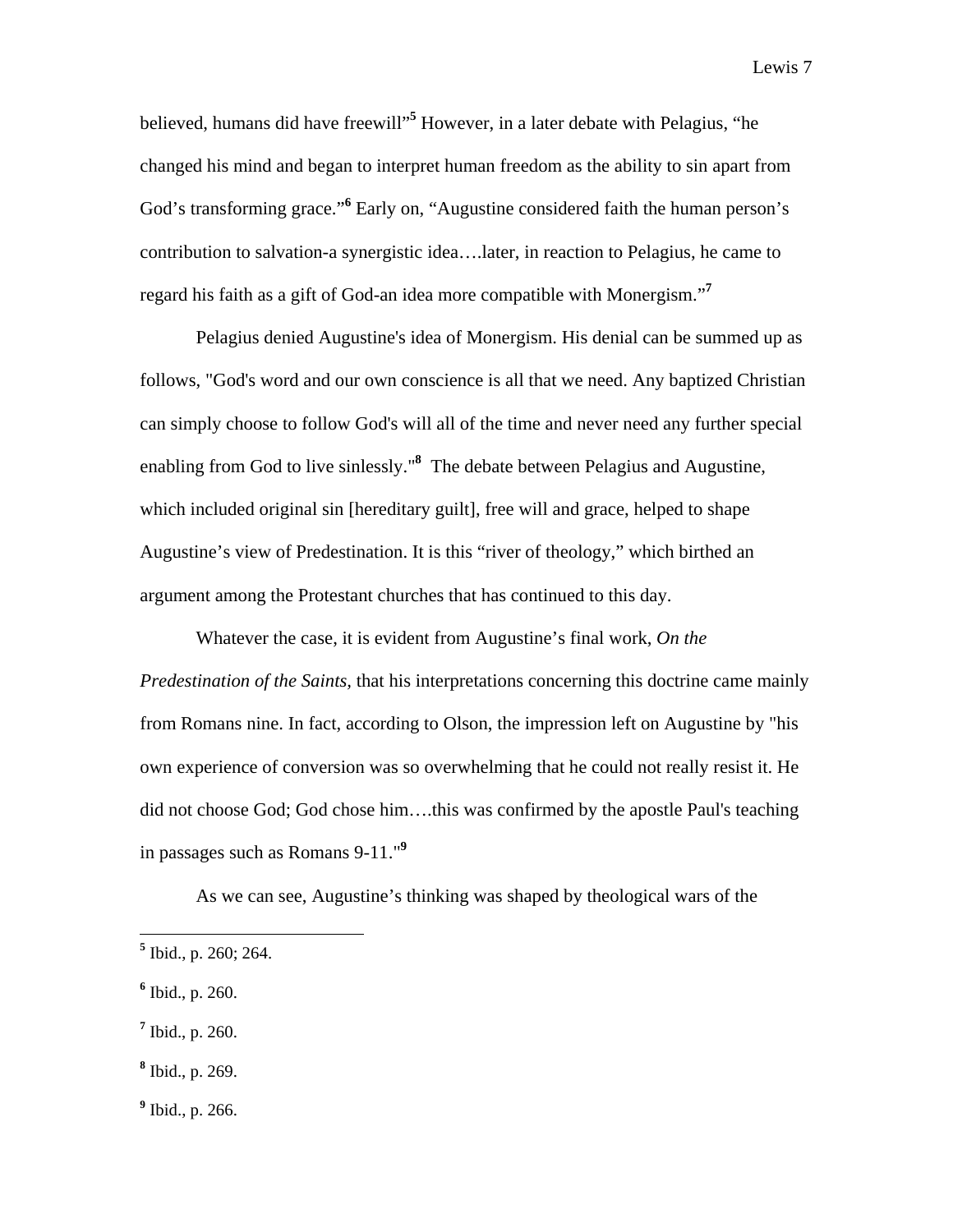moment; his constant revisions are evidence that he had no more theological clarity, than we do today. Theology then, was just as speculative in nature as today; a problem, in my opinion, best solved by way of the historical approach. Augustine's view of these verses was individualistic in nature and was strictly fixated on individual salvation. His ideas are what provided a foundation for Martin Luther, John Calvin and others to follow.

At the end of the day, Augustine's conclusion was that salvation was the sole work of God and that humans play absolutely no role in their own salvation. If they are saved it is because God chose them and gave them the gifts of faith and grace; no work of their own is necessary to receive it. Pelagius on the other hand, believed in the necessity of human contribution to the matter.

### **John Cassian and Semi-Pelagianism**

In 341, the council of Ephesus condemned Pelagius' view. However, they also did not accept Augustine's view either. This led to John Cassian's efforts to create what he saw as a balance between the two. Cassian taught that, "a human being can only be saved by God through grace, but that such salvation could begin with the initiative of a good will toward God in the human heart. Their [his] view of the beginning of salvation can be summed up by the expression, "God helps those who help themselves.'"**<sup>10</sup>** This view came to be known as Semi-Pelagianism. It was ultimate condemned by the Synod of Orange in 529, because they believed it to be similar to Pelagianism.

**<sup>10</sup>** Ibid., p. 280.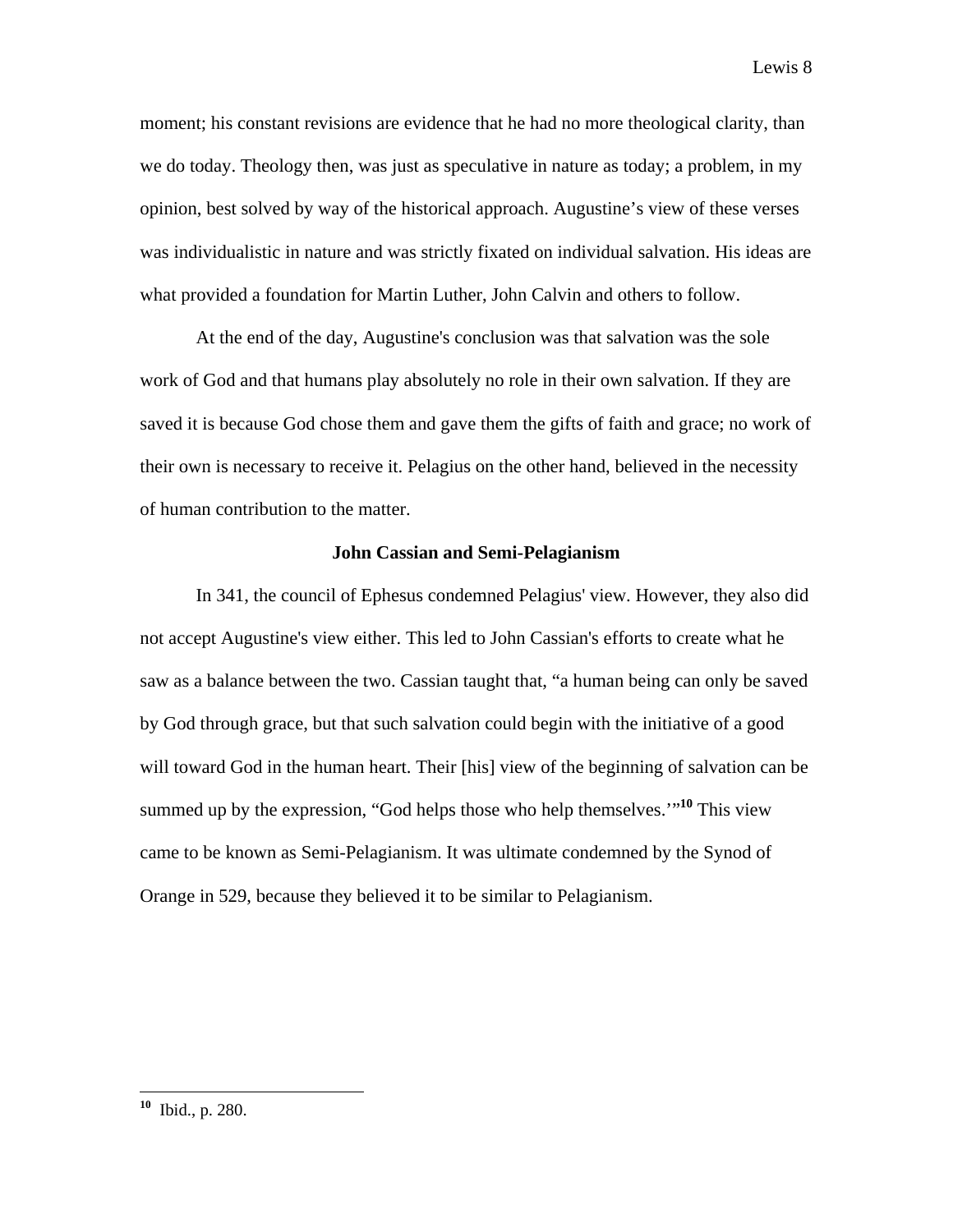### **Martin Luther and Desiderius Erasmus**

The idea, "what role humans play in their own salvation," would once again take center stage with Desiderius Erasmus and Martin Luther. During the reformation, Martin Luther used Predestination against Erasmus, whom he accused of Semi-Pelagianism.

In 1524, Erasmus offered an assessment of Luther's, *On Freedom of the Will*. "Erasmus considered strict Monergism incompatible with reasonable Christianity and argued for the human person's freedom to choose or reject God's grace."**<sup>11</sup>** Luther however, believed the "North African Church Father [Augustine, to be] correct on this matter, because he agreed with Paul in Romans 9-11."**<sup>12</sup>** At the end of the day, Erasmus believed in a kind of synergistic grace, which was met by Luther with accusations of Semi-Pelagianism. It is important to note, that Luther's view of Predestination was the result of Augustine's interpretation of Romans 9-11.

### **Ulrich Zwingli**

Ulrich Zwingli, who has been called, "the true father of Reformed Theology,"**<sup>13</sup>** taught Predestination as part of God's ultimate sovereignty and providence. In his book, *On Providence of God*, Zwingli argued for God's providential rule over all things. He writes, "I define Providence as the rule over and direction of all things in the universe. For if anything were guided by its own power or insight, just so far would the wisdom and power of our deity be deficient."**<sup>14</sup>** According to Olson, "For Zwingli, Predestination

**<sup>11</sup>** Ibid., p. 365.

**<sup>12</sup>** Ibid., p. 365.

**<sup>13</sup>** Ibid., p. 399.

**<sup>14</sup>** Ulrich Zwingli, *On Providence and Other Essays*. (Durham, N.C.: Labyrinth Press, 1983), p. 130.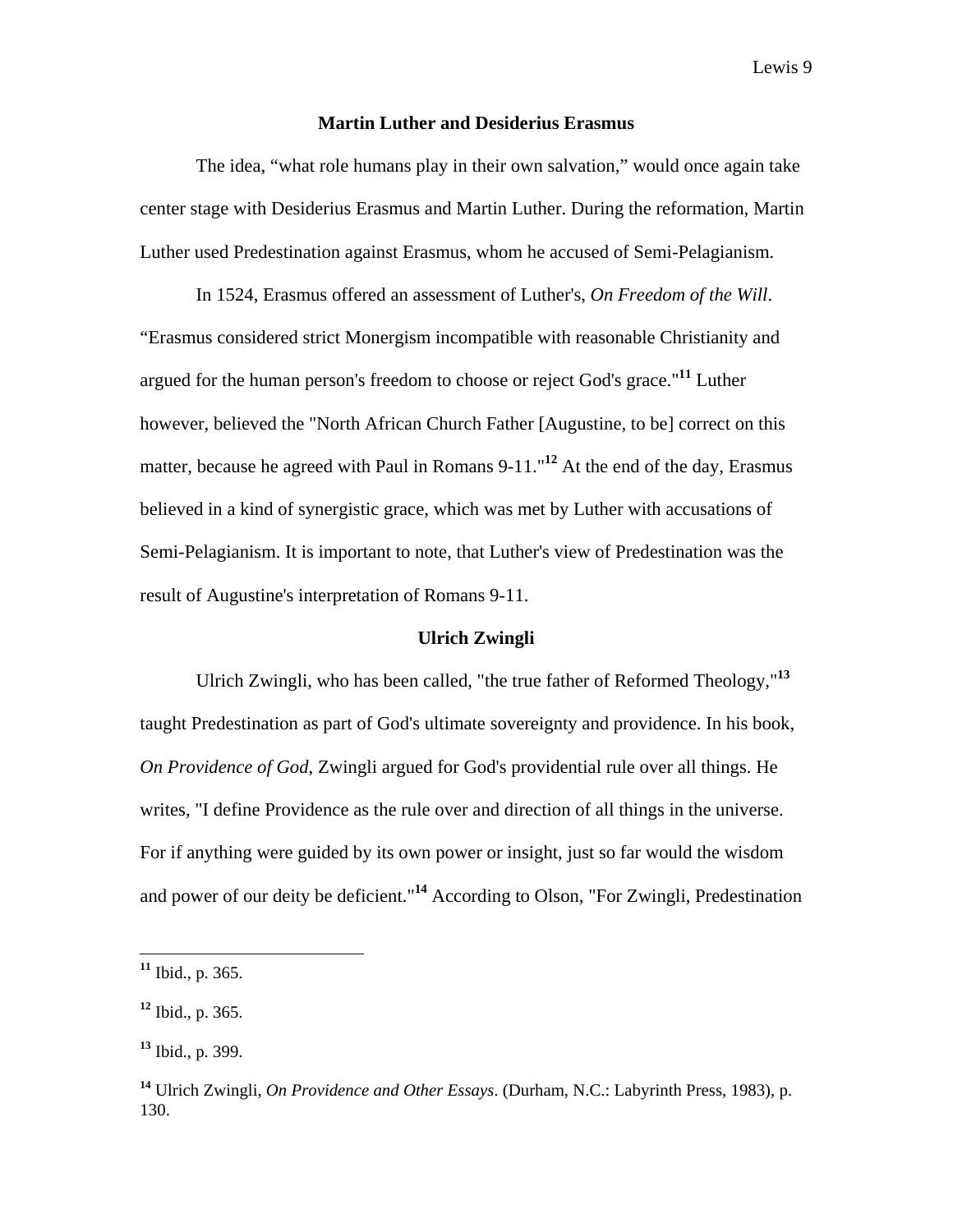was both a biblical doctrine and the only view of God's role in salvation consistent with the rationally deduced doctrine of providence….Zwingli did not hesitate to affirm that those individuals who end up damned forever in hell are also eternally determined by God for that fate."**<sup>15</sup>**

### **Jean Calvin**

Jean Calvin argued for the Reformed Tradition that was soon to be birthed, which emphasized these doctrines in the life of "individual elect" as an assurance to their salvation. Luther and Zwingli influenced him heavily. "Calvin's doctrine of God was thoroughly Augustinian….like Augustine, Luther and Zwingli, he viewed God as the alldetermining reality and taught God's meticulous providence over nature and history."**<sup>16</sup>** Calvin wrote, "God by the bridle of his providence turns every event whatever way he wills."**<sup>17</sup>** Clearly, Calvin taught Double Predestination and Reprobation, "God is said to have ordained from eternity those whom he wills to embrace in love, and those upon whom he wills to vent his wrath."<sup>18</sup> "No one who wishes to be thought religious dares simply deny predestination, by which God adopts some to hope of life, and sentences others to eternal death."**<sup>19</sup>** If you read book three, chapter 21, in *Calvin's Institutes* you will find that Romans chapter nine is the principle text used by Calvin, to justify the

 $\overline{a}$ 

**<sup>18</sup>** Ibid., vol. II, 3.24.17.

**<sup>19</sup>** Ibid., vol. II, 3.21.5.

**<sup>15</sup>** Roger Olson, Roger E. Olson. *The Story of Christian Theology: Twenty Centuries of Tradition & Reform*. (Downers Grove, Ill.: InterVarsity Press, 1999), p. 403.

**<sup>16</sup>** Ibid., p. 410.

**<sup>17</sup>** Jean Calvin, Ford Lewis Battles, and John Thomas MacNeill. Vol. I. *Institutes of the Christian Religion.* (Philadelphia: Westminster Press, 1960.), 1.16.9.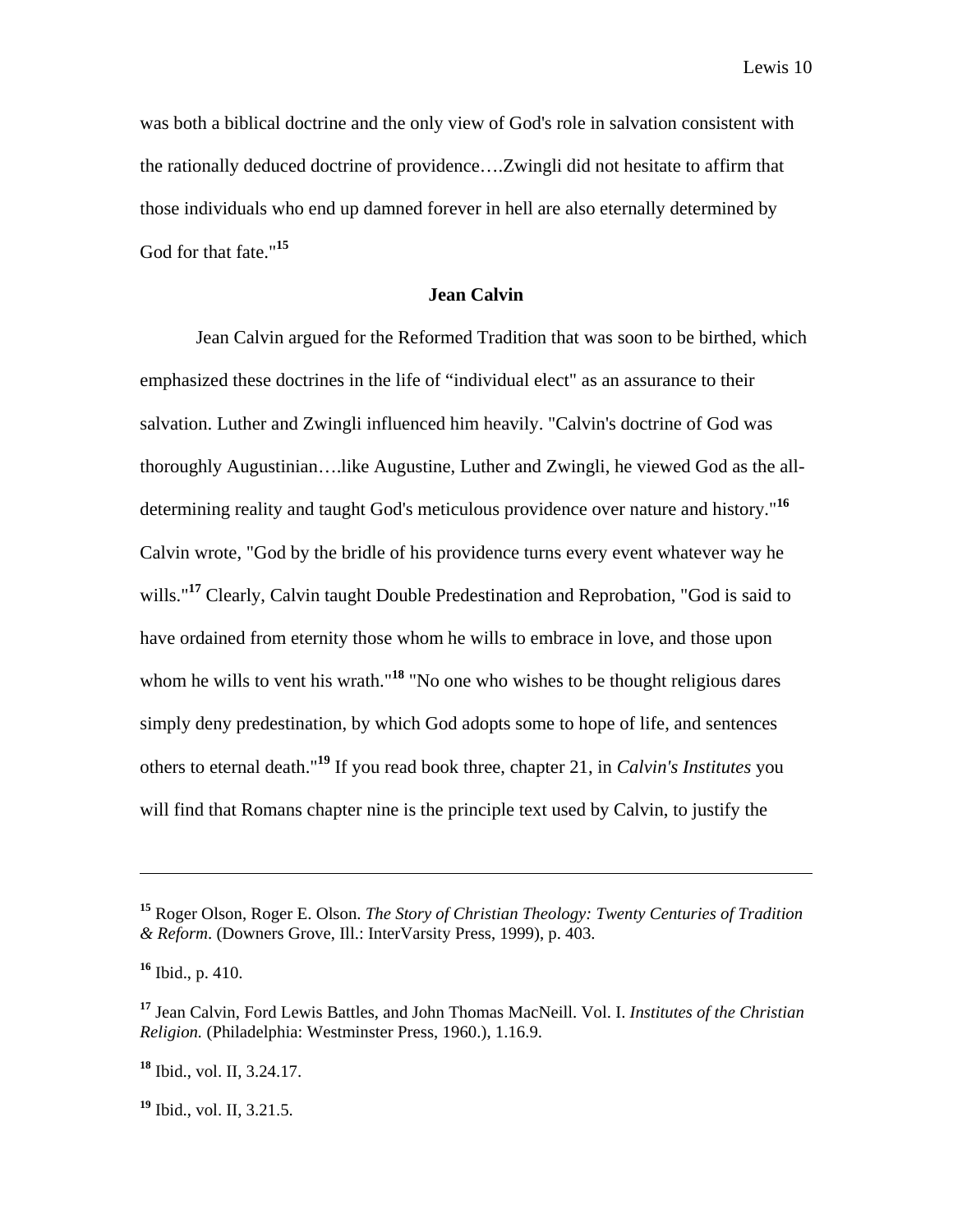Doctrine of Predestination. Calvin did more to systemize the doctrine than any prior theologian up to his time.

### **Theodore Beza and Jacob Arminius**

It is often thought that Jean Calvin invented the system known as Calvinism. This has led many a layperson to imagine some big debate between Arminius and Calvin, but this is not true. In fact, contrary to popular belief, when Calvin died in 1564; Jacob Arminius was only four years old. So the idea that Calvin and Arminius fought over these things is wrong. Those who say such things often do not have the proper historical context.

Upon Calvin's death, Theodore Beza became his successor in Geneva. Thus "the full weight of Calvin's responsibility came upon Beza. Beza was the head of the [Genevan] academy, a teacher there, moderator of the company of pastors, a powerful influence with the magistrates of Geneva, and the spokesman and defender of the Reformed protestant position."**<sup>20</sup>**

"Theodore Beza is best known as the founder of an extreme type of Calvinist theology known as supralapsarianism."**<sup>21</sup>** It is a *type* of Calvinist theology, because Beza saw it as the logical end of Calvin's doctrines; in essence, it was an extension. However, I should mention, there has been much debate as to whether Calvin would have approved of supralapsarianism. Beza believed that "God's decrees of election and reprobation

**<sup>20</sup>** Robert Schnucker, *Theodore Beza in the New Testament International Dictionary of the Christian Church* (Michigan: Zondervan Publishing House, 1996.), p. 126.

**<sup>21</sup>** Roger Olson, *The Story of Christian Theology: Twenty Centuries of Tradition and Reform* (Leicester: InterVarsity Press 1999), p. 456.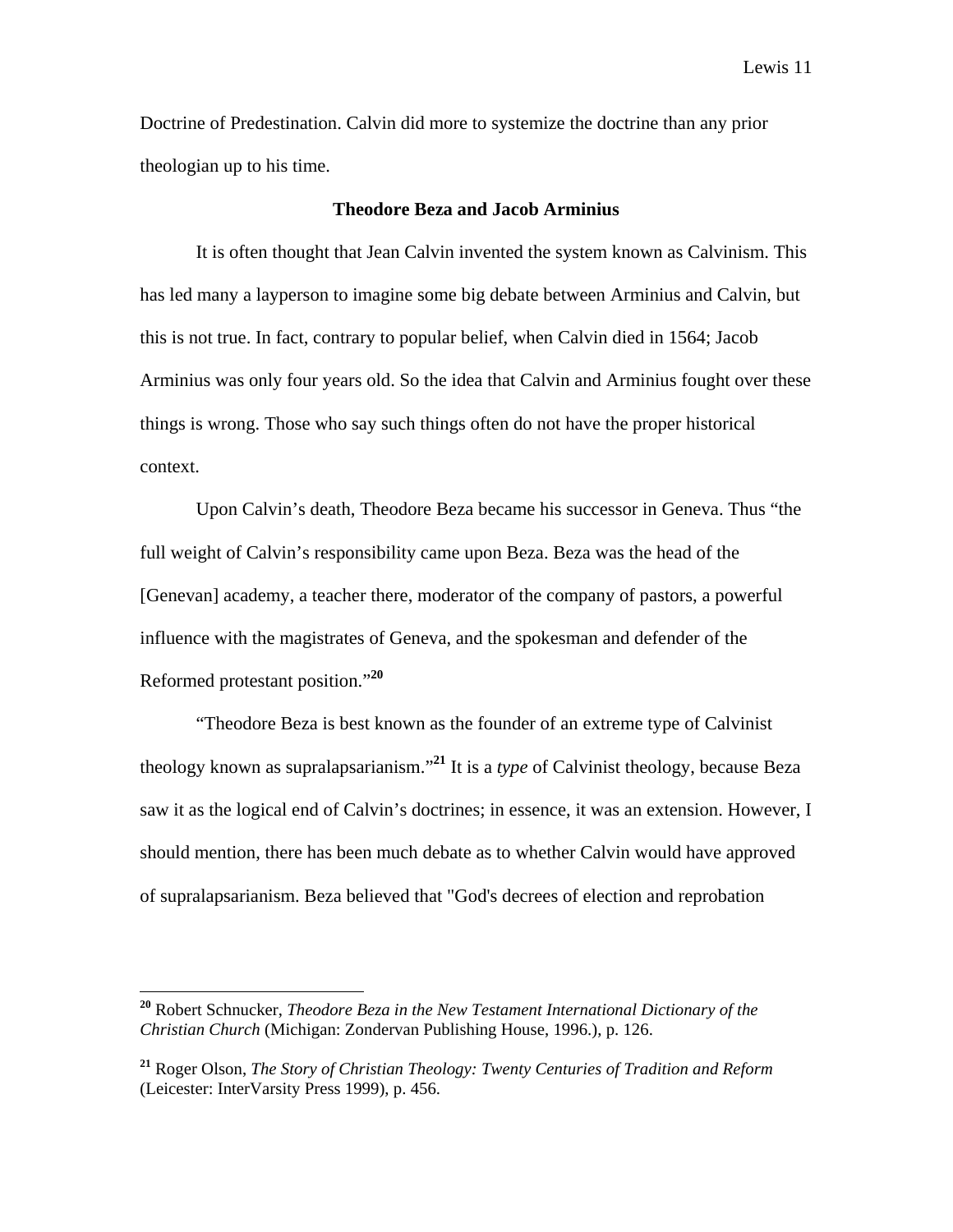preceded God's decree of creation and permission of the fall."**<sup>22</sup>** In other words,

supralapsarianism is the idea that predestination precedes creation in the purpose of God.

Jacob Arminius, who had studied at the Genevan Academy under Beza, over the

course of time, gained quite the scholarly reputation in Leiden, and thus, was given the

responsibility of preparing a defense of his former teacher's [Beza] view on

"supralapsarianism." In the process of preparing that defense, he became convinced of

the opposite position. James Strong and John McClintock records,

"In 1589 Theodore Koornhert, of Amsterdam, published several works, in which he attacked the doctrine of predestination, which was taught by Beza and the Genevan school. To obviate Koornhert's objections, some ministers of Delft proposed a change in Beza's doctrine. They agreed with Beza that divine predestination was the antecedent, unconditional, and immutable decree of God concerning the salvation or damnation of each individual; but whereas Beza represented that man, not considered as fallen, or even as created, was the object of this unconditional decree, the ministers of Delft made this peremptory decree subordinate to the creation and fall of man; that is to say, they adopted sublapsarianism in place of the supralapsarianism of Calvin and Beza. They thought this hypothesis would do away with Koornhert's objection that the doctrine of absolute decrees represented God as the author of sin-as such decrees made sin necessary and inevitable no less than damnation. Their view was published under the title *Responsio ad argumenta qucedam Bez, et Caklni, ex tractatu de Preadestinatione, in Cap. IX ad Romanos*. The book was sent to Lydius, professor at Franeker, who requested Arminius to answer it. He consented; but in studying the subject he began to doubt which of the two views to adopt, and at length became inclined to embrace the doctrine which he had undertaken to refute."**<sup>23</sup>**

Additionally, "in the course of a series of sermons on Paul's Epistle to the

Romans, the young preacher openly began to contradict not only supralapsarianism, but

**<sup>22</sup>** Donald K. McKim, *The Westminster Handbook to Reformed Theology*. (Louisville, KY: Westminster John Knox Press), p. 180.

**<sup>23</sup>** James Strong and John McClintock, *Cyclopedia of Biblical, Theological and Ecclesiastical Literature*, Vol. 1, under Arminianism (Grand Rapids, Mich.: Baker, 1981), p. 413.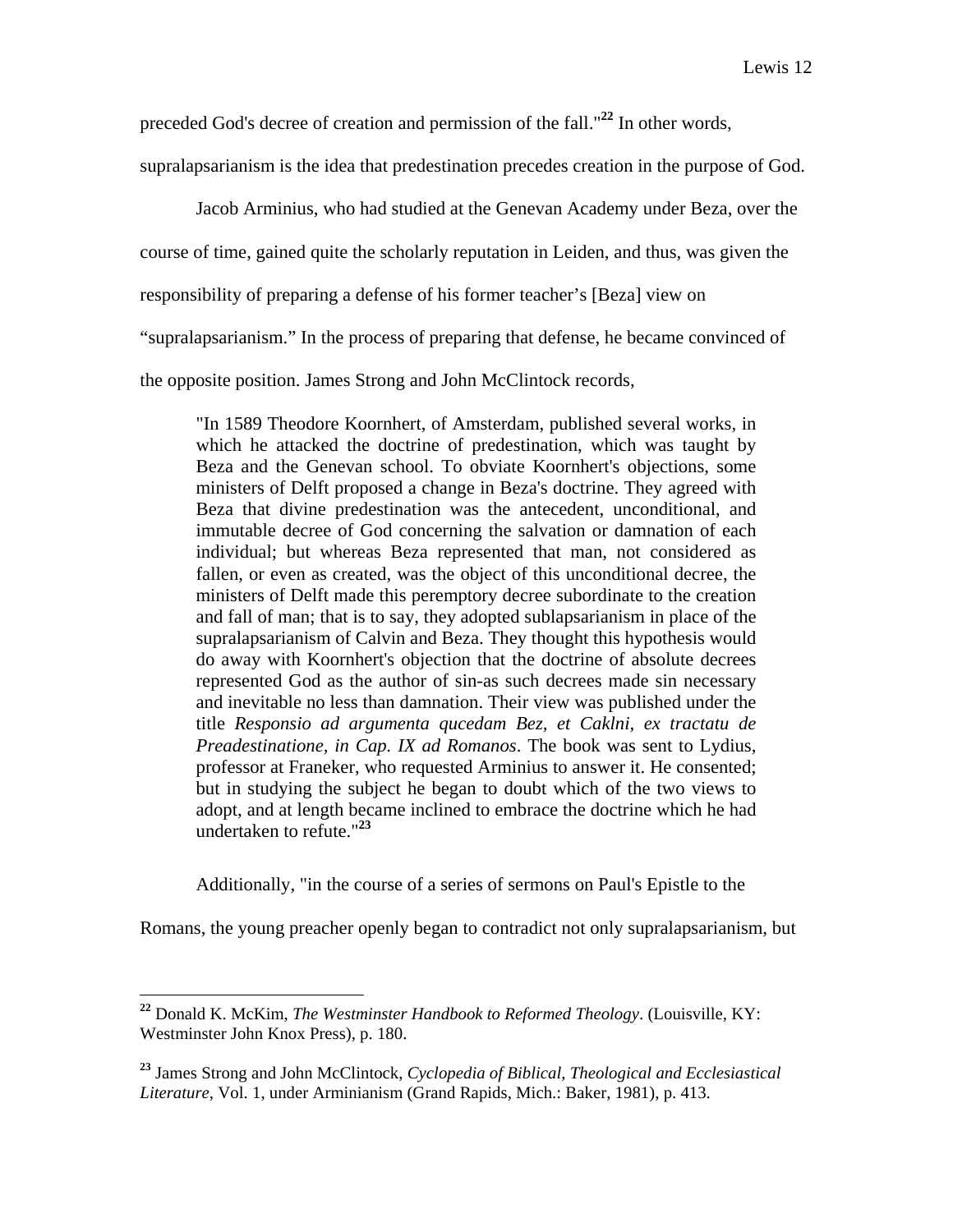unconditional election and irresistible grace as well."**<sup>24</sup>**

It was not long before Arminius was accused of heresy. As a result, church officials looked into the matter and actually cleared Arminius of all charges. As a result, Arminius' supralapsarian and university colleague, Franciscus Gomarius, immediately launched an accusation war saying, "he was a secret sympathizer with the Jesuits."**<sup>25</sup>** This conflict eventually gave rise to a division affecting the whole church of Holland. Thus, the Amsterdam Consistory "ordered them to cease all controversy until a general synod could be summoned to determine the subject of the dispute."**<sup>26</sup>**

There should be no doubt that Beza's form of predestination was the logical end of Calvin's doctrines. It relied heavily on Paul's writing in Romans chapter nine. Additionally, it should be noted that it was a series of sermons on Paul's Epistle to the Romans that led Arminius to dispute Beza's ideas of supralapsarianism, unconditional election and irresistible grace. In both cases, the book of Romans was at the center of the debate.

### **The Remonstrants and Synod of Dort**

It was those that came after John Calvin that actually systematized Calvinism into its common five points. In fact, it was also those who came after Arminius. Calvinism was systematized, as a result of the controversy surrounding the Synod of Dort in 1618 and 1619. The Synod of Dort was a national synod held by the Dutch Reformed Church, in order to settle somber dissension in the churches that came about because of the rise of

**<sup>24</sup>** Roger E. Olson. *The Story of Christian Theology: Twenty Centuries of Tradition & Reform*. (Downers Grove, Ill.: InterVarsity Press, 1999), p. 462.

**<sup>25</sup>** Ibid., 462.

**<sup>26</sup>** James Strong and John McClintock, *Cyclopedia of Biblical, Theological and Ecclesiastical Literature*, Vol. 1, under Arminianism (Grand Rapids, Mich.: Baker, 1981), p. 414.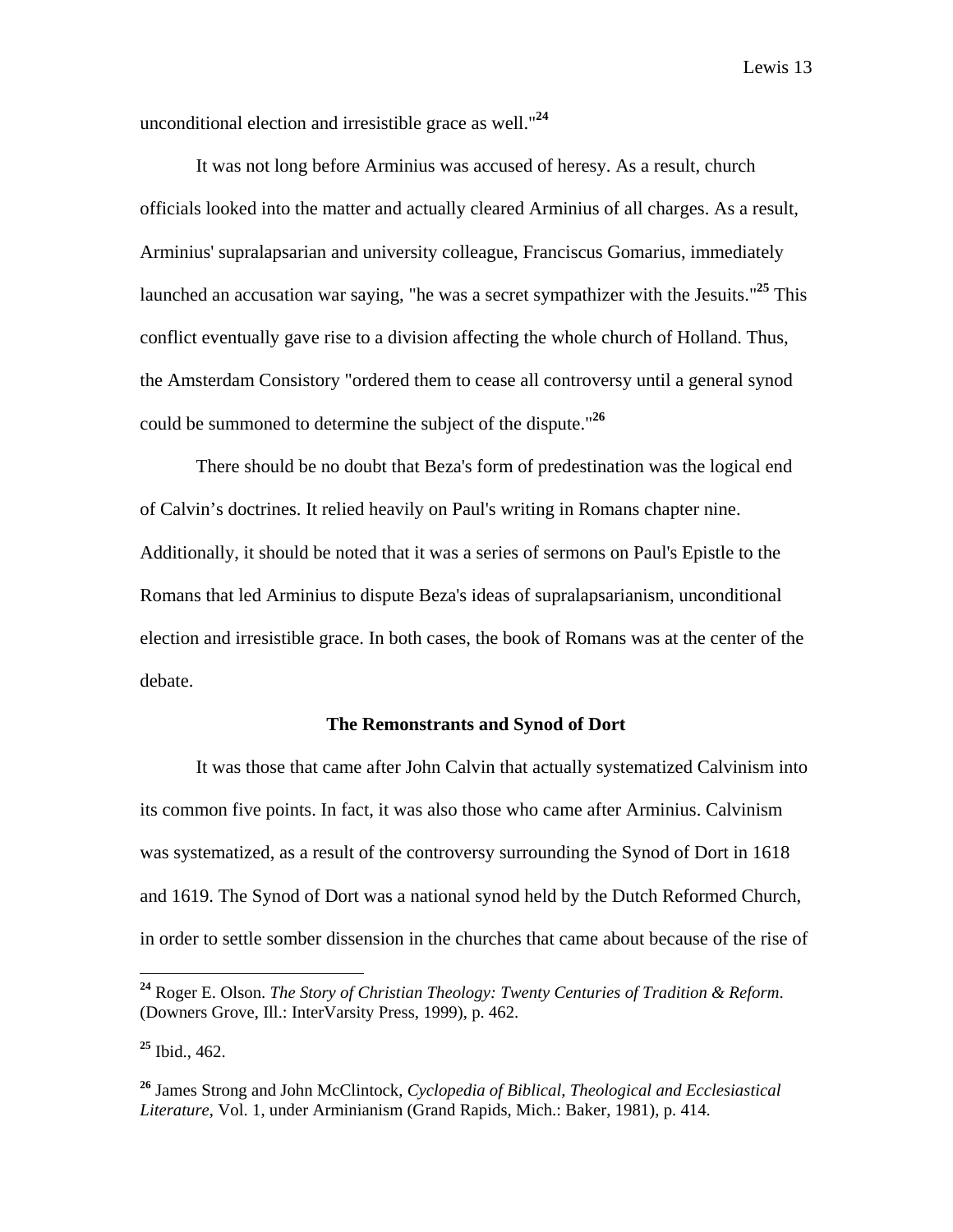Arminianism.

 By the time Arminius died in 1609, his views had been spread widely through out the Netherlands and after his death the debate began to intensify largely due to a group of Arminius' followers known as the *Remonstrants*, named so because they presented a petition to the State of Holland, which was called a *Remonstrance*. The Remonstrants formed a series of statements that were their objections to Calvinism, which became known as Arminianism. Here is a brief summary of their statements:

- **1.** God elects on the basis of foreseen faith, i.e., what he knows will happen.
- **2.** Believes that Christ died for every man though only believers will be saved.
- **3.** Man is not so corrupted by sin that he cannot believe the gospel when it is put before him, i.e., a denial of Total Depravity.
- **4.** Believe that God's saving grace can be resisted.
- **5.** Believe that those in Christ can fall away from the truth.

After seven months of sessions, the Synod of Dort rejected the Remonstrant

Articles and published their own views, which would later, become known as the five

points of Calvinism and by the acronym T.U.L.I.P. Here is a quick summary of those:

**1.** Unconditional Election - Election is the unchangeable purpose of God whereby before the foundation of the world, by his mere grace, according to the sovereign good pleasure of his will, he chose in Christ to salvation a definite number of particular people out of the entire human race.

**2.** Limited Atonement - The death of Christ is of infinite worth and value abundantly sufficient for the sins of the whole world, but it extends only to the elect chosen from eternity.

**3.** Total Depravity - Man was originally created upright, but because of the fall all men are conceived in sin and by nature are children of wrath; thus, totally incapable of any saving good, prone to evil, dead in sin, and in bondage thereto, and without the regenerating grace of the Holy Spirit they are neither able or willing to return to God on their own.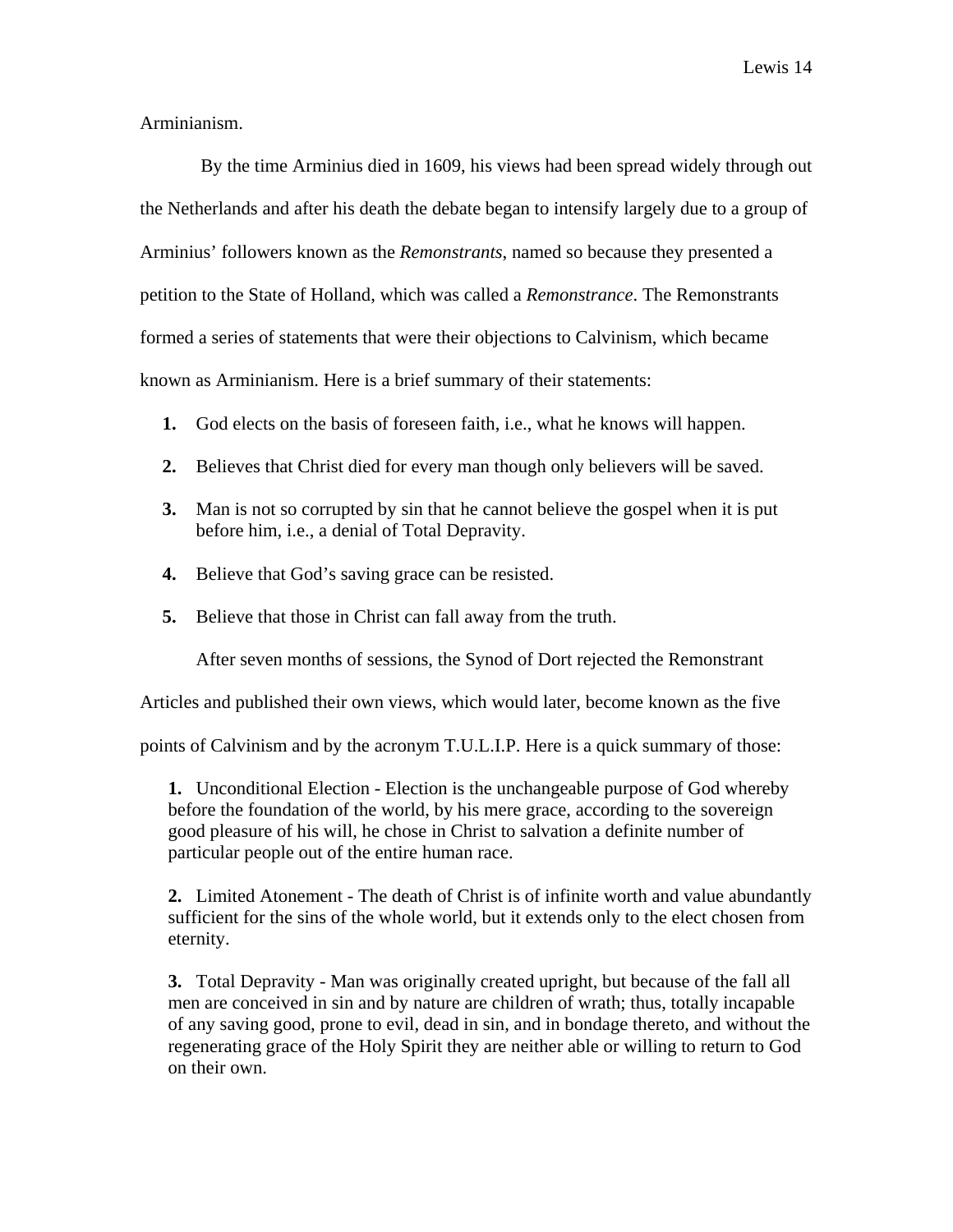**4.** Irresistible Grace - those, whom God chose from eternity in Christ, he calls effectually in time and confers upon them the gifts of faith and repentance, rescues them from the powers of darkness and translates them into the kingdom of His own dear son. And this effectual call cannot be resisted.

**5.** Perseverance of the Saints - Those whom God effectually calls do not fall from grace and though they might temporarily fall into backslidings they will persevere until the end.**<sup>27</sup>**

These five points [T.U.L.I.P.] have done more to define the Doctrine of Predestination than any theologian in history. The Remonstrant Controversy had an exegesis of Romans chapters 9-11, exegeted ultimately by Calvin himself, to thank for its genesis.

### **The Puritans, Presbyterians and the Westminster Confession**

The Puritans ultimately received their theological beginnings from Jean Calvin and the Genevan Reformation. They were initially "English Calvinist who hoped to turn the entire Church of England into a Presbyterian national church-like Scotland's-and all of England into a Christian commonwealth modeled after Geneva."**<sup>28</sup>** They sought to purify [thus their name] the Church of England from what they saw as "Romanish" ways of thinking.

Eventually, through the process of time and different circumstances, came the Westminster Confession, the achievement of the Westminster Assembly, which was comprised of a synod of 151 Puritan and Presbyterian leaders.

The Westminster Confession thoroughly teaches predestination. It emphasizes the

 $\overline{a}$ **<sup>27</sup>** T.U.L.I.P taken from: Henry Petersen. *The Canons of Dort; a Study Guide*. (Grand Rapids: Baker Book House, 1968).

**<sup>28</sup>** Roger E. Olson. *The Story of Christian Theology: Twenty Centuries of Tradition & Reform*. Downers Grove, Ill.: InterVarsity Press, 1999. p. 496.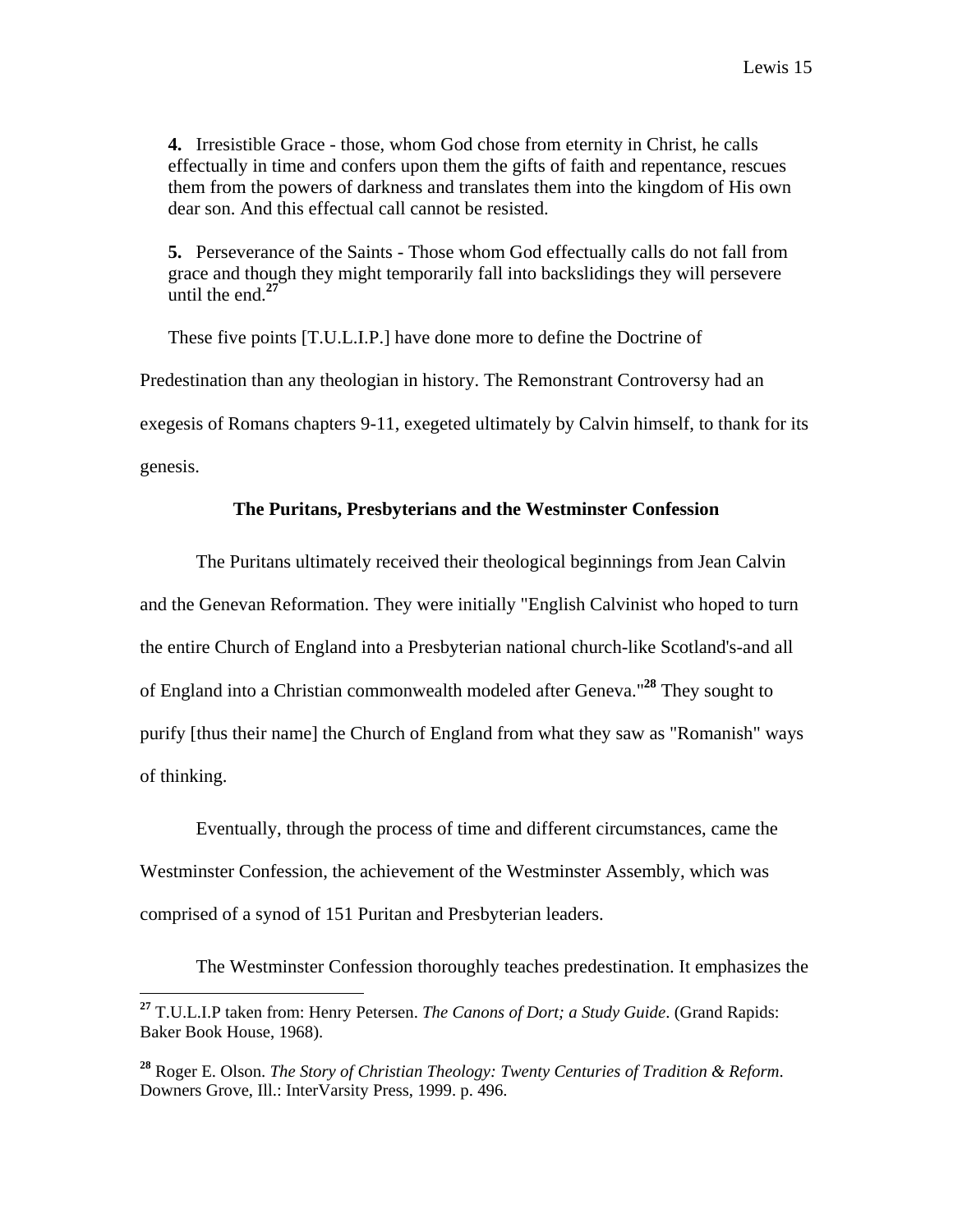"absolute sovereignty of God, God's eternal decrees of election and reprobation

(damnation), and humans' total depravity and complete dependence on God's grace."**<sup>29</sup>**

The Westminster Confession, which is commonly adhered to in most Presbyterian

and other Reformed churches, declares,

"The rest of mankind [non-elect] God was pleased, according to the unsearchable counsel of His own will, whereby He extends or withholds mercy, as He pleases, for the glory of His sovereign power over His creatures, to pass by; and to ordain them to dishonor and wrath for their sin, to the praise of His glorious justice." **<sup>30</sup>**

Furthermore, chapter 10 of the Confession is entitled "Concerning Effectual

Calling". The first sentence of that chapter states,

"All those whom God hath predestinated unto life, and those only, He is pleased, in His appointed and accepted time, effectually to call, by His word and Spirit, out of that state of sin and death, in which they are by nature to grace and salvation, by Jesus Christ; enlightening their minds spiritually and savingly to understand the things of God, taking away their heart of stone, and giving unto them an heart of flesh; renewing their wills, and, by His almighty power, determining them to that which is good, and effectually drawing them to Jesus Christ: yet so, as they come most freely, being made willing by His grace." **<sup>31</sup>**

In should be noted that the majority of Reformed and Presbyterian churches place their reliance upon the Westminster Confession of Faith to provide the doctrines that are the foundational beliefs of their churches. These confessional doctrines are not believed

to be solo error free, but are believed infallible, because they are seen as the doctrines

**<sup>29</sup>** Ibid., p. 497.

**<sup>30</sup>** Westminster Confession of Faith, *Of God's Eternal Decree*, (Grand Rapids, Mich.: Christian Classics Ethereal Library, 2000), Chapter III; VII.

**<sup>31</sup>** Ibid., Chapter X:I.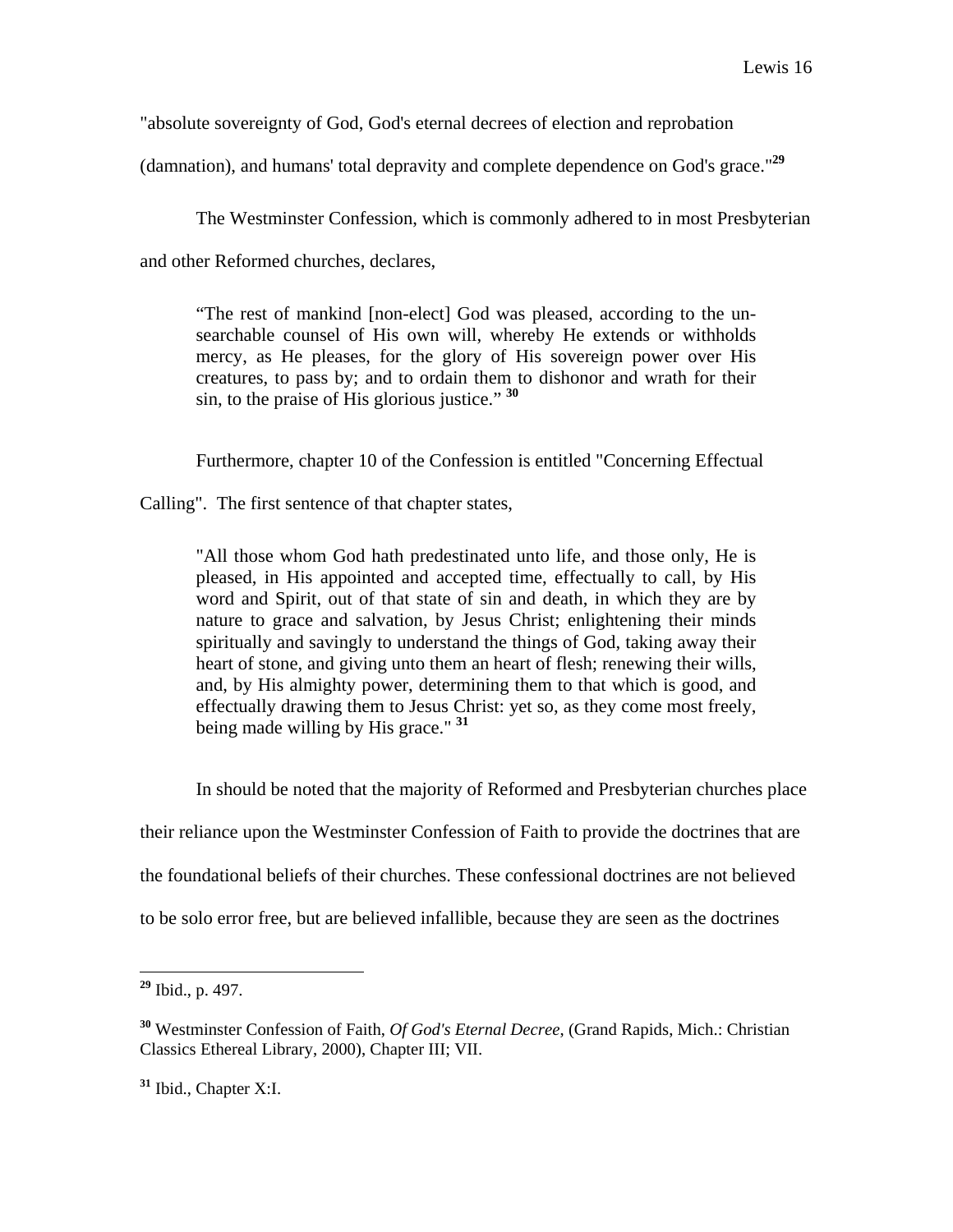taught in the scriptures that come from God. It is important to note, because speaking against the creeds or confessions, is equated with speaking against established orthodoxy; thus, making one a heretic.

The interpretation of the confession writers followed along the lines of Augustine, in that, it was fixated on individualistic interpretation and salvation. The Reformed and Presbyterian churches that have stemmed from the confessions do the same, which is how they deduce the Doctrine of Predestination.

### **A Few More Theologians and Concluding Thoughts on Predestination History**

There are more predestinarian theologians we could mention: Jonathan Edwards, Francis Turretin, Charles Hodge, Karl Barth, Cornelius Van Til, Alvin Plantinga, Louis Berkhof, Lorraine Boettner and Gordon Clark-to name a few. However, as I said earlier, to give a detailed history of Predestination as believed in the last two thousand years of Christianity by every theologian, would result in a large volume of books. Instead, what I have tried to do in this section is to highlight significant points in history where predestination was believed or rejected.

We should take note of three important facts from this synopsis: **1.** The common thread running through all theologians who believed in Predestination is a heavy reliance on Romans chapter nine for their interpretation, **2.** Their interpretations have compounded as they built upon prior theologians, and **3.** Their interpretations have always been individualistic in nature with very little or no regard for historical context.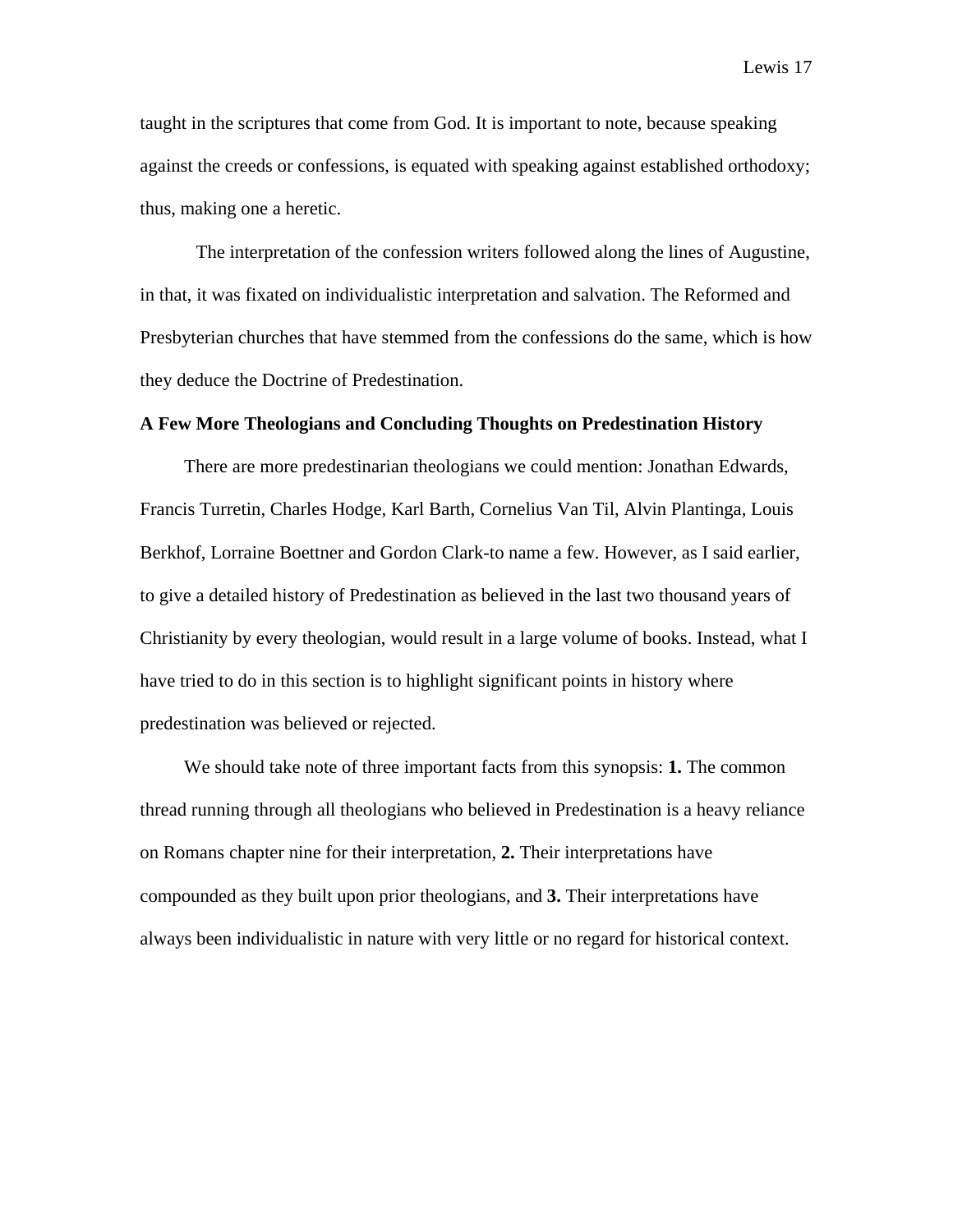# **Paul's Narrative in Historical Context: Covenant and Election in the First Century**

### **Context**

Richard B. Hays, George Washington Ivey Professor of New Testament at Duke

Divinity School in Durham, North Carolina, writes:

"The mainstream Western Christian tradition running from Augustine through Luther (in its Protestant branch) to Bultmann has rendered a reading of Paul fixated on individual salvation, but it has been able to do so only by strenuously suppressing the voice of the Scripture in Paul's letters, stifling Paul's own claim to expound a gospel that underscores God's faithfulness to Israel." **<sup>32</sup>**

In this quote, Dr. Hays has made my point. I contend that the focus on "individual salvation" has led to a fundamental misunderstanding of the Doctrine of Predestination. As we have seen historically, its arguments have been fixated on an individualistic interpretation with no regard to historical context. This method is sometimes referred to as the historical-critical approach, i.e., an approach that seeks to only uncover the original intensions of the authors.

The historical-critical approach is nothing new. It was brought to light first during the enlightenment by such scholars as: Hermann Reimarus and Albert Schweitzer. Such scholars as: Geza Vermes, N.T. Wright, E.P. Sanders, Bart Ehrman, and John P. Meier; propelled the idea into the future. The one unanimous thread found in their work is that they all emphasized Jesus in His Jewish context-

**<sup>32</sup>** Richard Hays, *Echoes of Scripture in the Letters of Paul*. (Yale University Press, 1993), p. 159.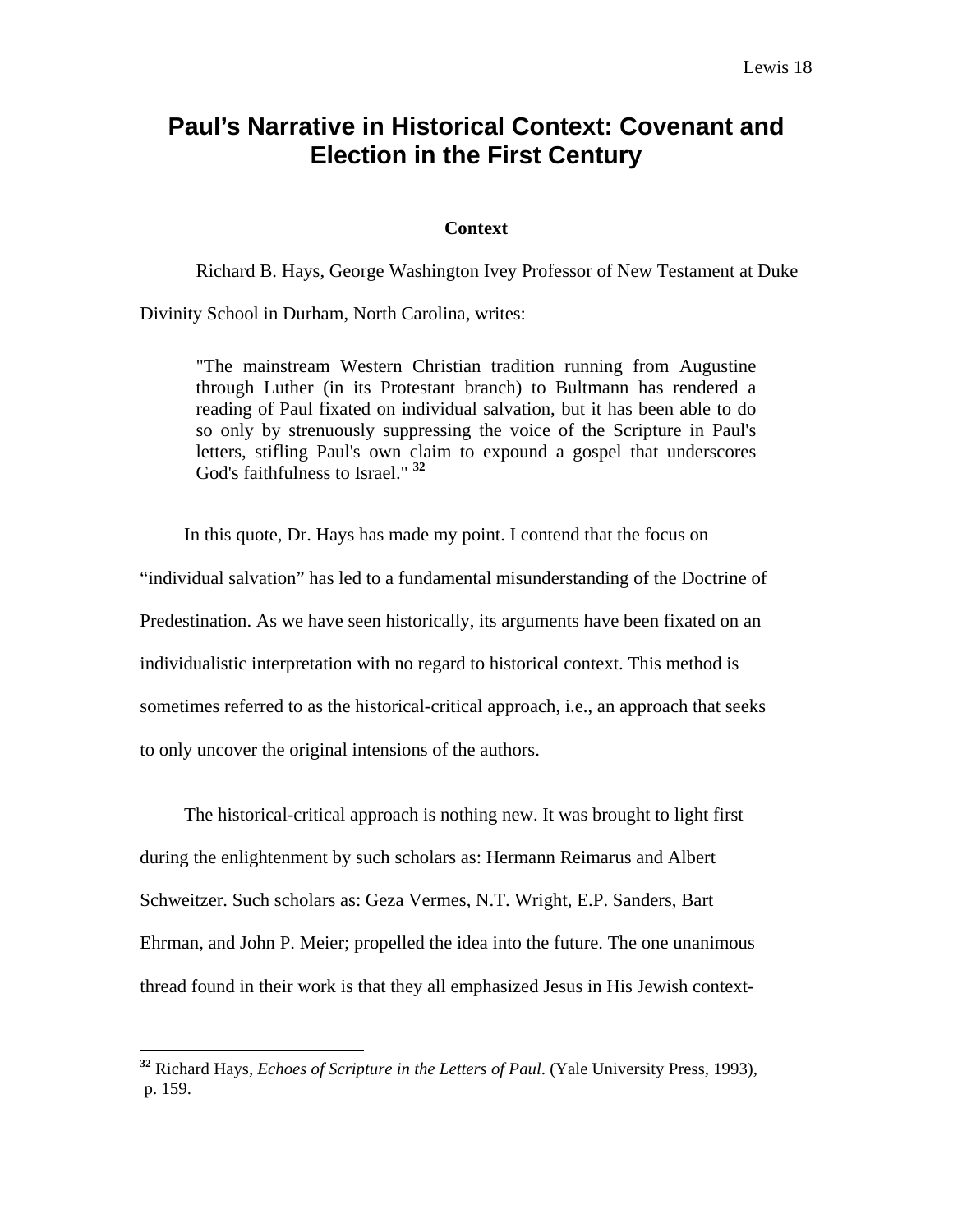that is, they unanimously felt the need to stress placing Jesus within the firstcentury Judean culture. For them, the Jewishness of Jesus must be first and foremost in the reconstruction of His life and theology. I concur! Anytime one takes something out of context, lack of understanding often follows. Therefore, our search for the meaning of Paul's theology via Jesus' theology, must always begin in Jesus own world-that is, in His Jewish context. With this in mind, I shall show, when typical Calvinistic verses are interpreted according to this method a different picture emerges.**<sup>33</sup>**

### **Covenant**

The prevalent idea ascribed to by first-century Jews was the idea of covenant. They believed that they were the *elect* and *chosen* people of God who would eventually be the light of the whole world. After all, it was the Old Testament Prophets who had predicted that in the last days all nations would go up to Jerusalem to learn of the one true God (Is. 2:2; Zech. 14:16).

The idea of covenant was central to all Jews during this time. At the center of their worship was the idea that God and all Israel had entered into a special relationship. According to the covenant, Israel was to follow all the rules stated in the Torah. In return, God would be the God of Israel, promising to protect them, prosper them, and set them above all other nations. "And it shall come to pass, if thou shalt hearken diligently unto the voice of the Lord thy God, to observe and to do all his commandments which I command thee this day, that the Lord thy God will set thee on high above all nations of

<sup>&</sup>lt;sup>33</sup> For more detailed discussion on the importance of historical context please see the appendix entitled, *A Brief Note on the Hostility between History and Theology*, which is from a prior research paper entitled, *In Context: The Parable of the Wicked Husbandman*.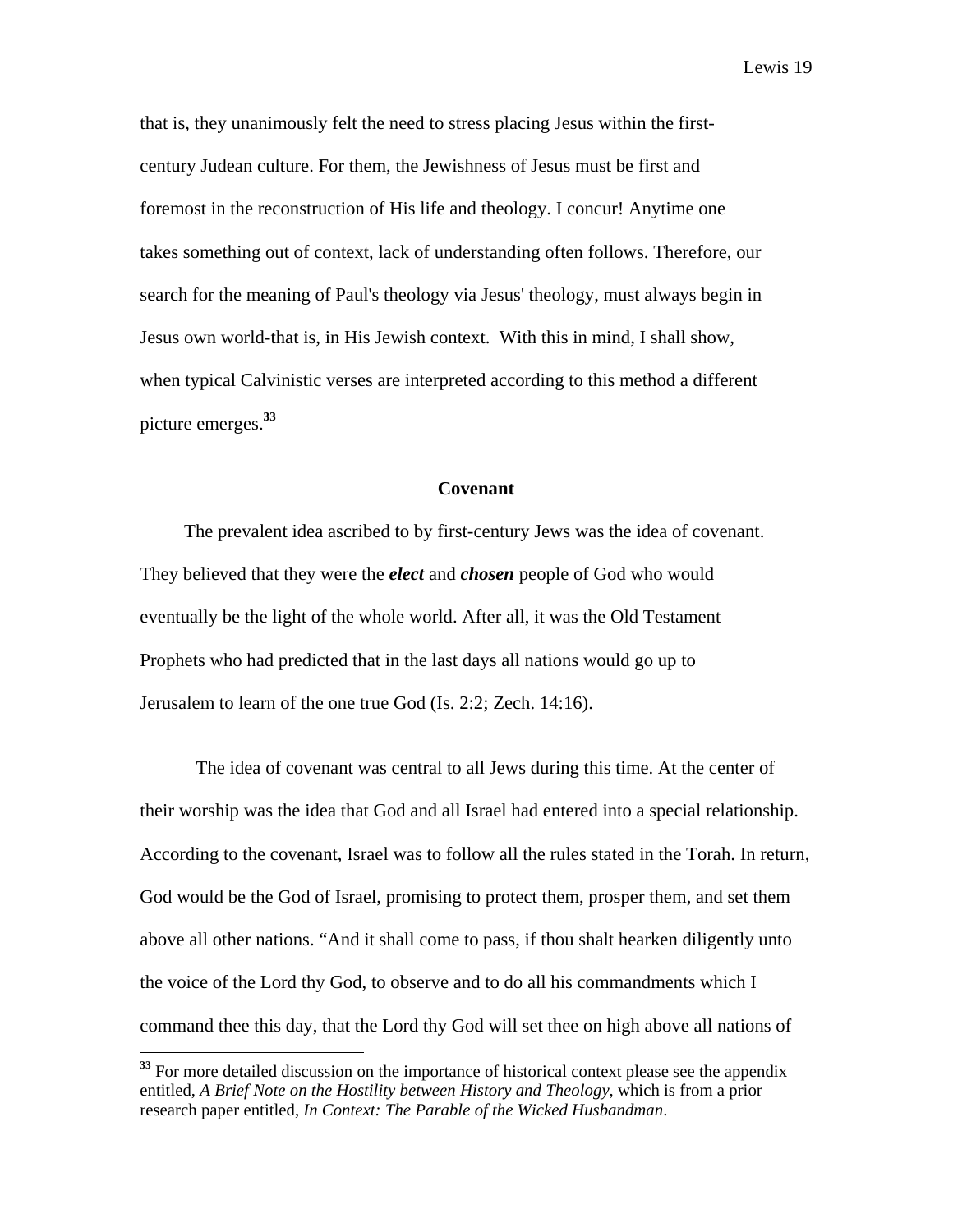the earth." (Deut. 28:1).

N.T. Wright has said concerning the idea of covenant within second-temple

Judaism,

 $\overline{a}$ 

"We have now found that the set of *basic beliefs*, which explicate the entire worldview theologically, may be summarized quite simply as monotheism, *election* and eschatology. There is one creator god, who has chosen Israel to be his people, giving her his Torah and establishing her in his holy land. He will act for her and through her to re-establish his judgment and justice, his wisdom and his *shalom*, throughout the world."**<sup>34</sup>**

E.P. Sanders has also agreed that the covenantal idea was prevalent during

second-temple Judaism. He opines,

"We can likewise see that Jesus accepted 'covenantal nomism.' His mission was to Israel in the name of the God of Israel, He thus evidently accepted His people's special status, that is, the **election** and the covenant."**<sup>35</sup>**

It is from this understanding that we must approach Paul's epistle. Paul

understood better than anybody, the mindset of his own people. To him, God had

not [in totality] cast away His people [Israel] which He foreknew." (Ro 11:2). In

stead, he had preserved a remnant [of Israel] according to the election of grace."

(Ro 11:5). To Israel pertained the adoption, the glory, the covenants, the giving of

the law, the service of God, and the promises.

### **A Polemic Situation**

**<sup>34</sup>** N.T. Wright, *The New Testament and The People of God* (Minneapolis: Fortress Press, 1992*),*  p. 279*.* 

**<sup>35</sup>** E. P. Sanders, *Jesus and Judaism* (Fortress Press Philadelphia 1985), p. 336.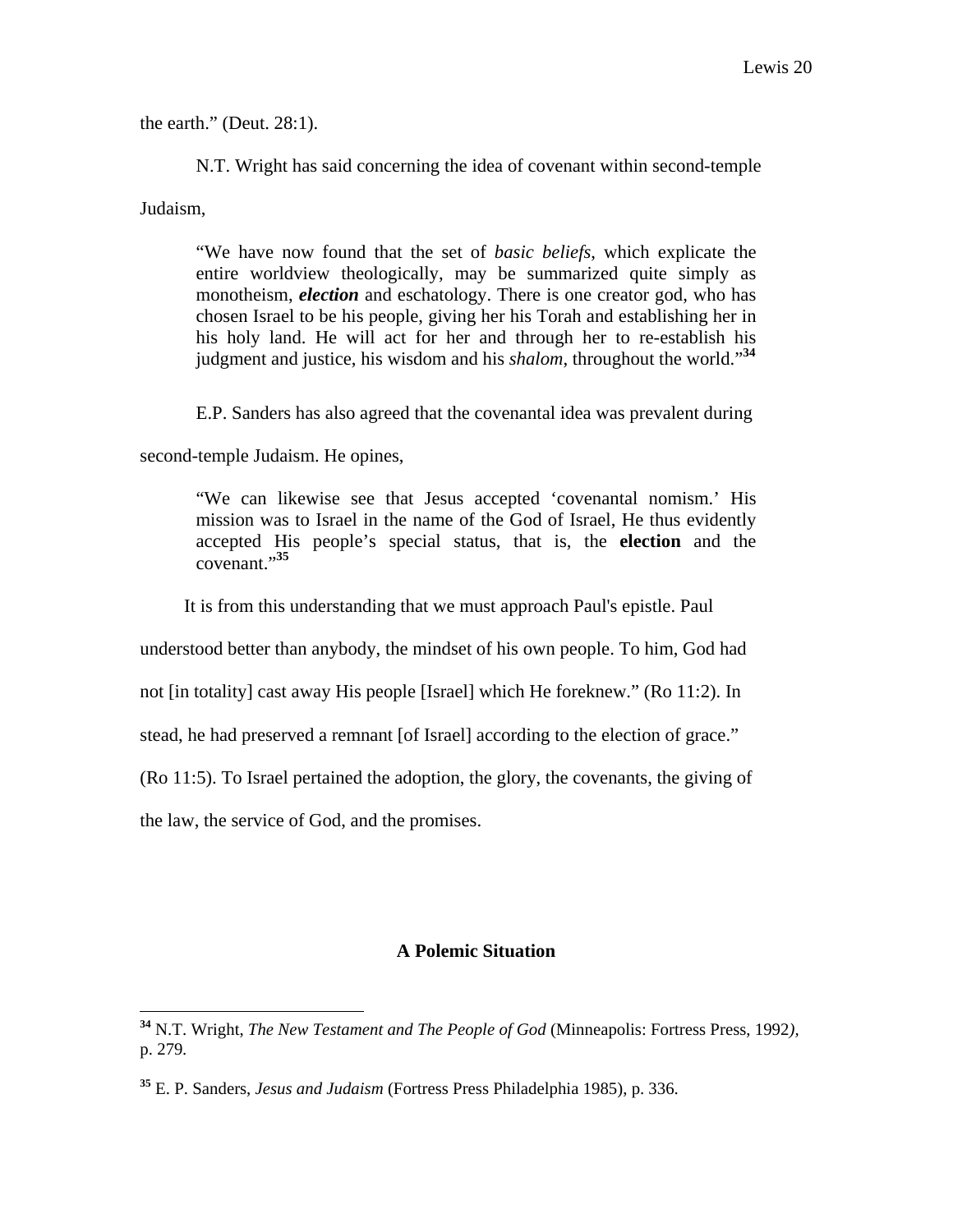A point almost always missed by Christian interpreters, in Romans, is the fact that ethnic Israel is at the center of Paul's narrative. Therefore, I argue that there has been a complete failure to identify what Paul was trying to accomplish, in his letter.

Among the Gentile believers, questions concerning the future of Israel were reaching their boiling point. "To the Jew first and also to the Greek" (Ro 1:16b) was the theme of Paul's whole letter. Therefore, it is our opinion, that Paul wrote the letter to address these questions among the Gentiles, which pertained to Israel's Old Testament promises-made by the Prophets.

Over the course of time, these questions of the Gentiles were giving birth to a religious separatism that was becoming hostile to Paul's gospel. Many in the Church of Rome were saying, Israel was hardened, then rejected and finally, [completely] cut off. Thus, they believed God chose to show partiality toward them-the Gentiles (Ro 9-11).

However, Paul made it clear that this separatism was not to be the case, "thou [Gentiles] bearest not the root, but the root thee;" (Ro 11:18) a certain deflation of Gentile arrogance.

The future of the Gentiles did not lie in God's rejection of Israel. The Gentiles could not claim anything independent of Israel's promises. As a result, the Gentiles salvation was completely reliant on the fulfillment of Israel's promises. "Through their [Israel's] fall, salvation is come unto the Gentiles." (Ro 11:11). Paul had to make the Gentiles understand that their future was only found in the future of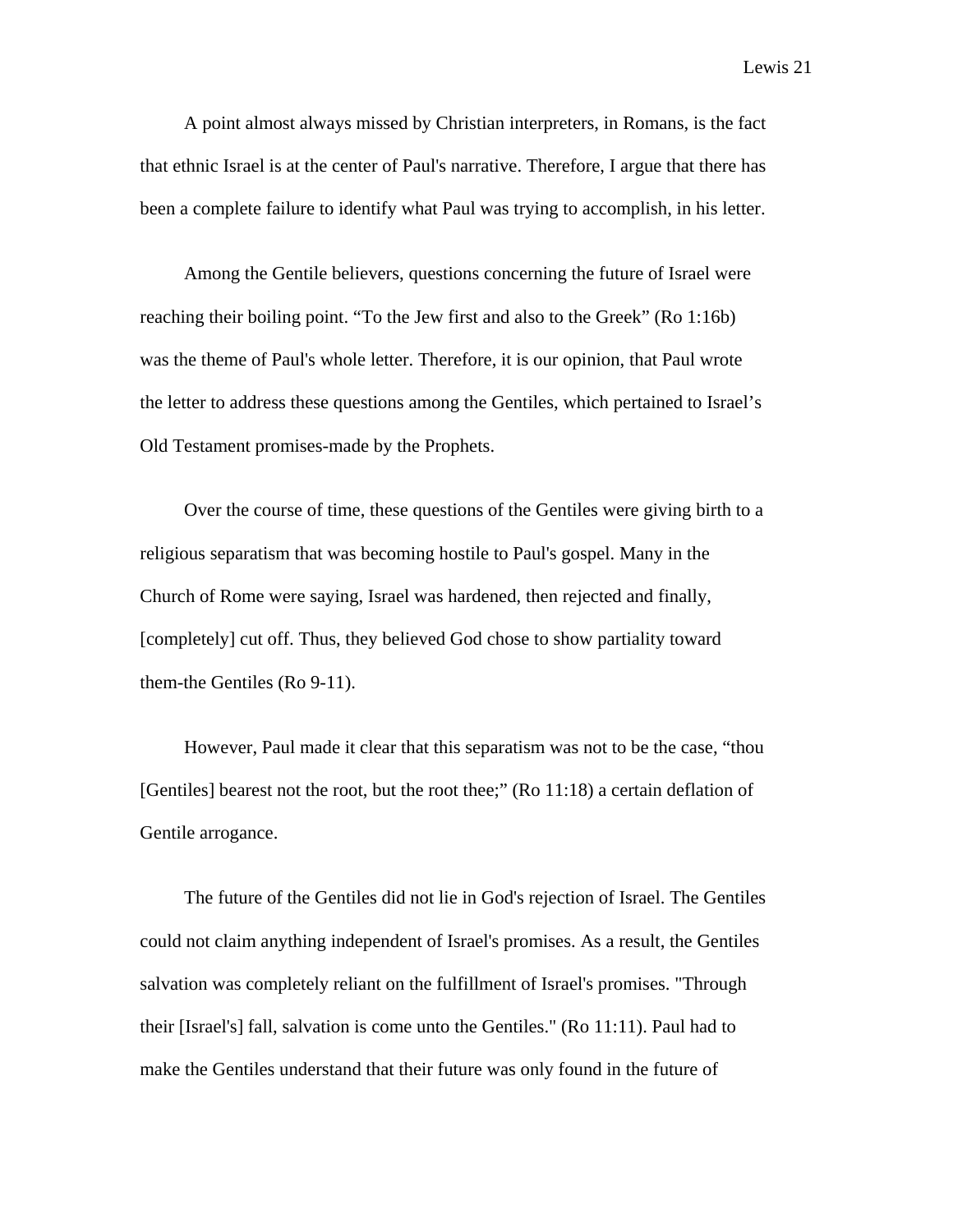Israel.

1

### **A Brief Note on Replacement Theology**

It is important to recognize and elaborate on this earliest form of Replacement

Theology.**<sup>36</sup>** I offer a point I recently wrote in another research paper,

"It is understood that the idea of Israel's significance, in the first-century has often been minimized within the theological world, as many are happy to accept the idea that Paul uses Jewish analogies to refer to a spiritual Israel. They interpret Romans 2:28, 29 to mean, the "true Jews" are a new entity known as the church-made up of only gentiles. Beyond this, they assert that terms such as "twelve tribes" or "Israelites" in the New Testament indicate the figurative and or spiritual true Israel of God-that is, a new Gentile entity known as the church. This is an idea in which I am in total disagreement. I would earnestly contend that it is a mistake to buy into any form of Replacement Theology. Long after the cross, Paul is still concerned with the fulfillment of God's promises to a believing remnant of Israel, 'Now I say that Jesus Christ was a minister of the circumcision for the truth of God, to confirm the promises made unto the fathers.' (Ro 15:8). It is better said that a believing remnant of Jews, along with believing Gentiles, became the church or new Israel of God. Believing Israel was still to have a full fulfillment of her promises and the Gentiles a part in it. In my opinion, it was not Paul's intent in Romans, to teach some sort of Replacement Theology that pilfers Israel's promises and distributes them to a new entity known as the church. Instead, Paul's understanding of the gospel was fully tied to the fulfillment of Old Covenant Israel's promises. If one were to read Paul from a 'historical perspective,' setting their theological bias and personal interpretations aside; they would find that in the book of Romans, God's promises to Israel reach their ultimate meaning and fulfillment. Unfortunately, we are still ruled by the same mindset as John Calvin, the need to make passages of scripture relevant by individualizing and separating the text from its historical context. By doing so, we have not rightly understood the significance of God's fulfillment of Israel's promises.**"37**

The assumption that the rejection and crucifixion of Christ marked the end of

**<sup>36</sup>** Replacement Theology generally speaking is an interpretation of the New Testament, which views Gentile Christians as being the "replacement" or "fulfillment" of the Old Testament promises first made to Old Covenant Israel.

**<sup>37</sup>** An excerpt from a Research Paper submitted to Dr. David Hester, Summer 2011, entitled, "*In Context: The Parable of the Wicked Husbandman*."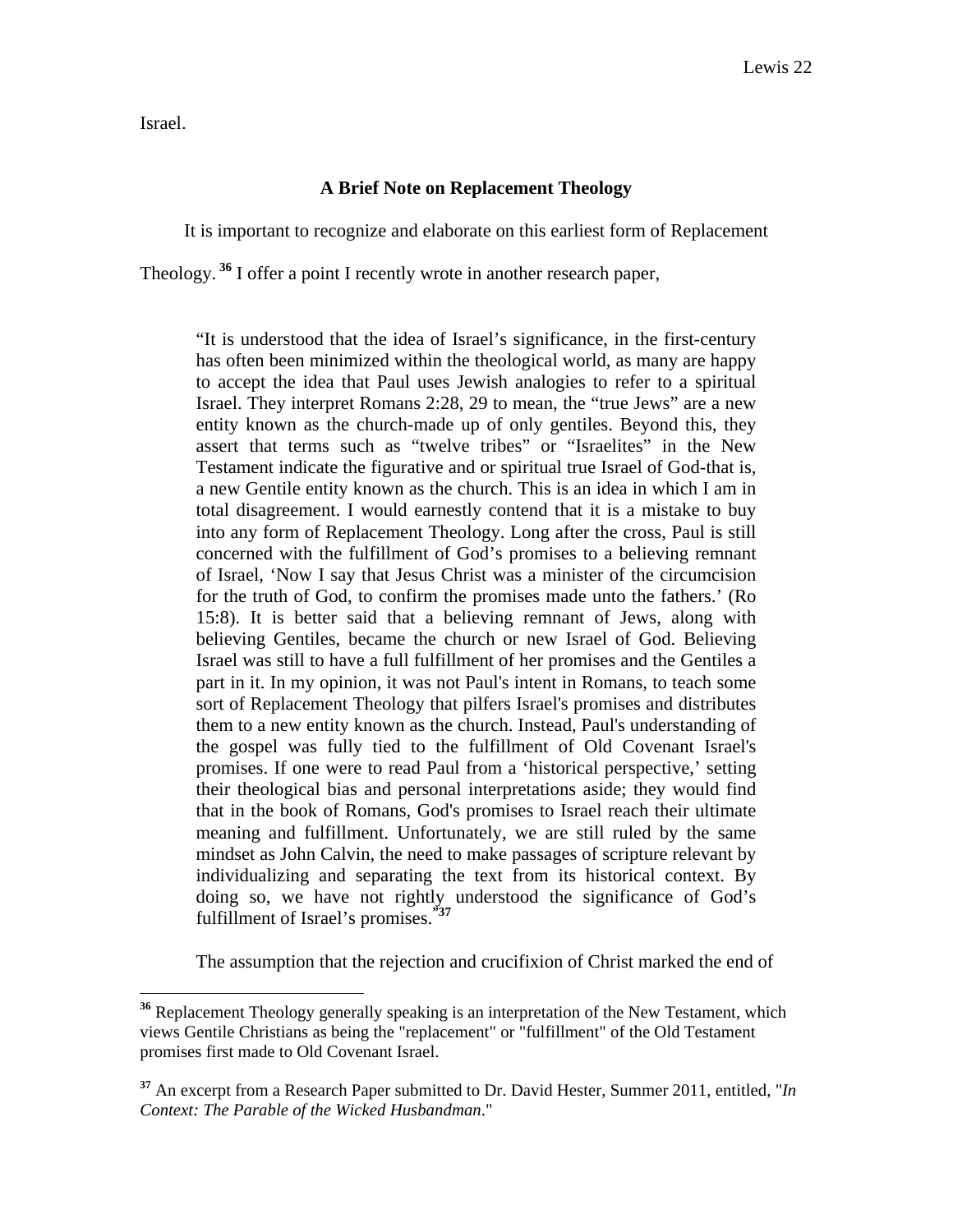God's dealings with Israel and that they have no purpose in God's program after that time, has caused a complete misunderstanding of Paul's message in Romans. Paul's understanding of the gospel, as presented in Romans, was in-separately tied to the fulfillment of Israel's promises, not apart from them. Paul's gospel is rooted in Israel's redemptive history. When Paul's mission to the Gentiles is given an anti-historical spin that pilfers Israel of her promises, it is always misunderstood.

This is the foundational theme of Romans. An understanding of this polemical issue is necessary to properly interpret Paul's letter; particularly, the most debated Chapters 9-11.

### **An Exegesis of Romans 9:1-29**

What I offer here is only two points in the scholarly steps for exegesis: historical situation and context. To give additional steps, such as: literary form, grammatical analysis, key word study, checking and comparing parallel passages, theological significance, and application; would require a dissertation, not a research paper. There are many objections that could be presented by Predestinarians, such as an objection to the historical-critical method and rebuttal of the proper starting point to knowledge [epistemology]. Maybe in the future, I will revise this paper or more thoroughly explore the topic in a later thesis or dissertation.

### **Israel: According to the Flesh, vv. 1-5**

"1 I say the truth in Christ, I lie not, my conscience also bearing witness in the Holy Ghost, 2 that I have great heaviness and continual sorrow in my heart. 3 For I could wish that myself were accursed from Christ for my brethren, my kinsmen according to the flesh: 4 Who are Israelites; to whom pertaineth the adoption, and the glory, and the covenants, and the giving of the law, and the service of God, and the promises; 5 whose are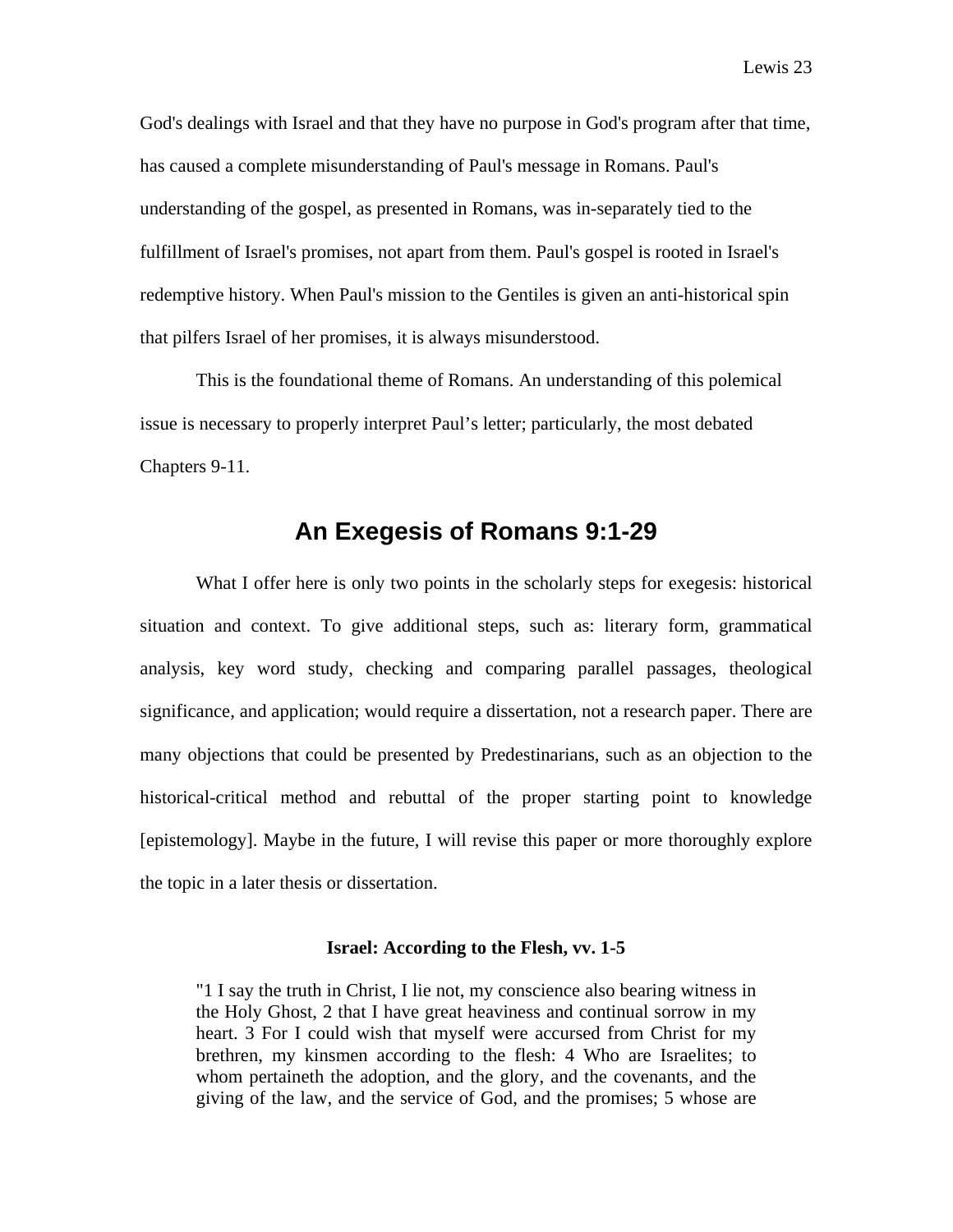the fathers, and of whom as concerning the flesh Christ came, who is over all, God blessed for ever. Amen."

As noted earlier, Israel was a covenant people. They were the chosen nation through whom the promises of God would reach their ultimate fulfillment. The prevalent idea ascribed to, by first-century Jews, was this idea of covenant. They believed that they were the elect and chosen people of God who would eventually be the light of the whole world, this had been confirmed by the Old Testament Prophets (Is 2:2; Zech 14:16).

Here in vs. 1-5, Paul inaugurates what will be explained in the following passages. He begins by affirming that Israel [according to the flesh] was indeed the rightful inheritors of the covenants and the promises. To her belonged the adoption, the glory, the covenants, the giving of the law, the service of God, and the promises.

Paul actually begins by defending Israel's right to her salvation promises [restoration]. This must have been hard, because simultaneously, Paul preached Jewish and Gentile equality in Christ. Essentially, Paul was defending Israel's right to her promises, but he could not allow this fact to be interpreted as an advantage over the Gentiles. Likewise, he could not allow the Gentiles to claim that Israel had been completely cut off, because if Israel [the root] had been cut off, then Gentiles had no future.

To say the least, it was quite the polemical situation. Equality now existed and there were no longer distinctions such as ordinances [circumcision] to stand in the way (Eph 2:12-21). The Gentiles had been made fellow heirs, and of the same body, and partakers of his promise in Christ by the gospel (Eph 3:6).

At the risk of being repetitive, it is important to stress again that Paul was not creating a movement separate and distinct from the promises that were made to Israel.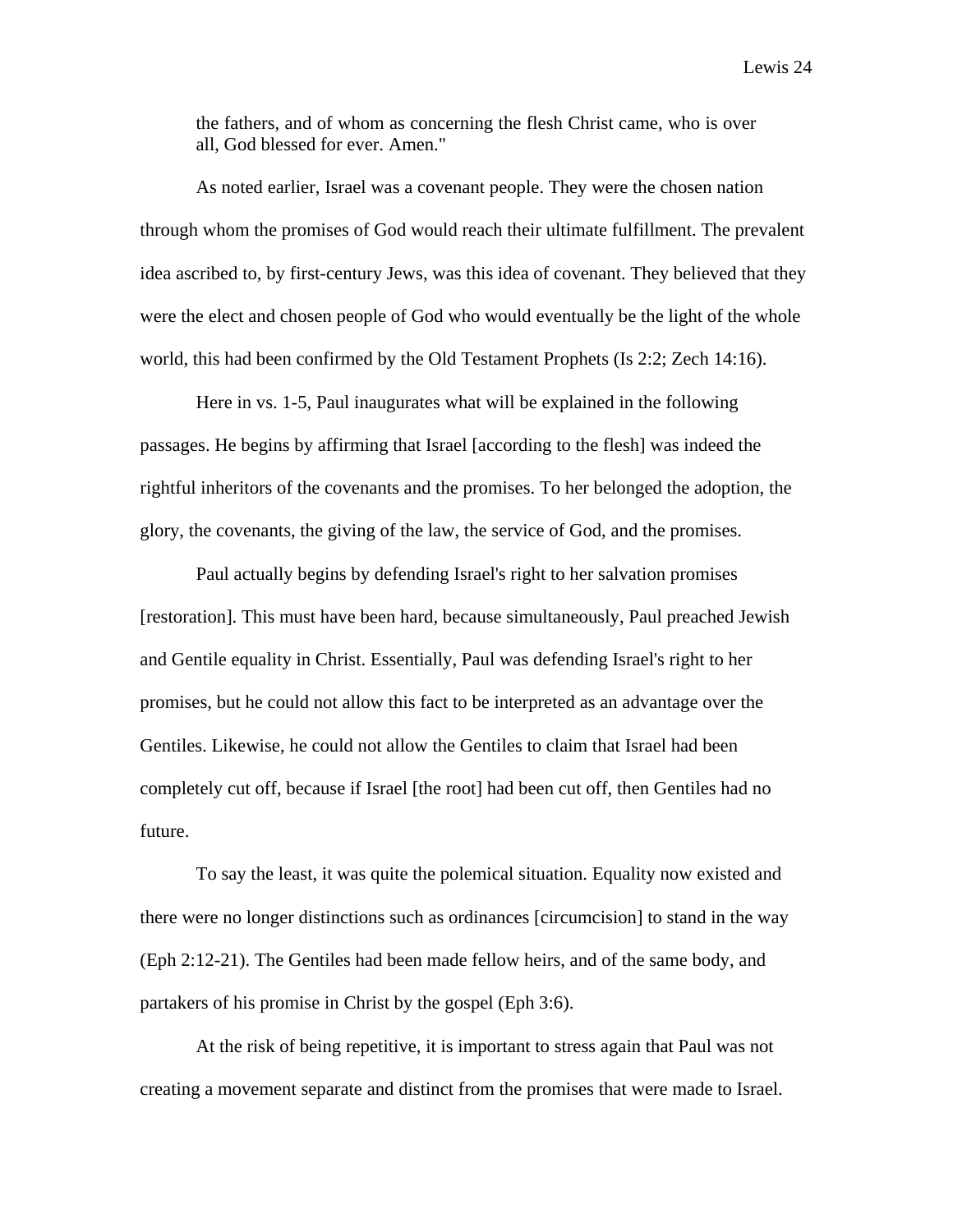His gospel did not mean a denial of Israel's promises, but rather a fulfillment.

Paul had heaviness and continual sorrow in his heart not because he thought God had rejected his brethren in totality, but because much of Israel had not been faithful and thus rejected Christ. In fact, later Paul affirms that blindness had only happened in part (Ro 11:25), not all Israel was unbelieving and rebellious. There was a remnant, known as the elect-vessels of honor (Ro 8-11), which remained faithful to God's plan of redemption. Many thousands of Jews obeyed the gospel during the early days of the church.

### **Not all Israel, which are of Israel, Jacob Loved, Esau Hated VV. 6-13**

"6 Not as though the word of God hath taken none effect. For they are not all Israel, which are of Israel: 7 neither, because they are the seed of Abraham, are they all children: but in Isaac shall thy seed be called. 8 That is, they which are the children of the flesh, these are not the children of God: but the children of the promise are counted for the seed. 9 For this is the word of promise, at this time will I come, and Sarah shall have a son. 10 And not only this; but when Rebecca also had conceived by one, even by our father Isaac; 11 For the children being not yet born, neither having done any good or evil, that the purpose of God according to election might stand, not of works, but of him that calleth; 12 It was said unto her, The elder shall serve the younger. 13 As it is written, Jacob have I loved, but Esau have I Hated."

Again, it is important to note that Paul is not saying, "all Israel" [in totality] that are the "children of the flesh" should be discounted completely. Instead, Paul is saying that the qualifying factor is not "according to the flesh." The point is the identity of the children of God and the promise.

"In Isaac shall thy seed be called" is significant. The fact is that the promise was never based on "ethnic flesh." Ishmael's birth was according to the flesh [a son of Hagar] and Isaac's birth was according to the spirit [a son of Sarah]. To this end, the Children of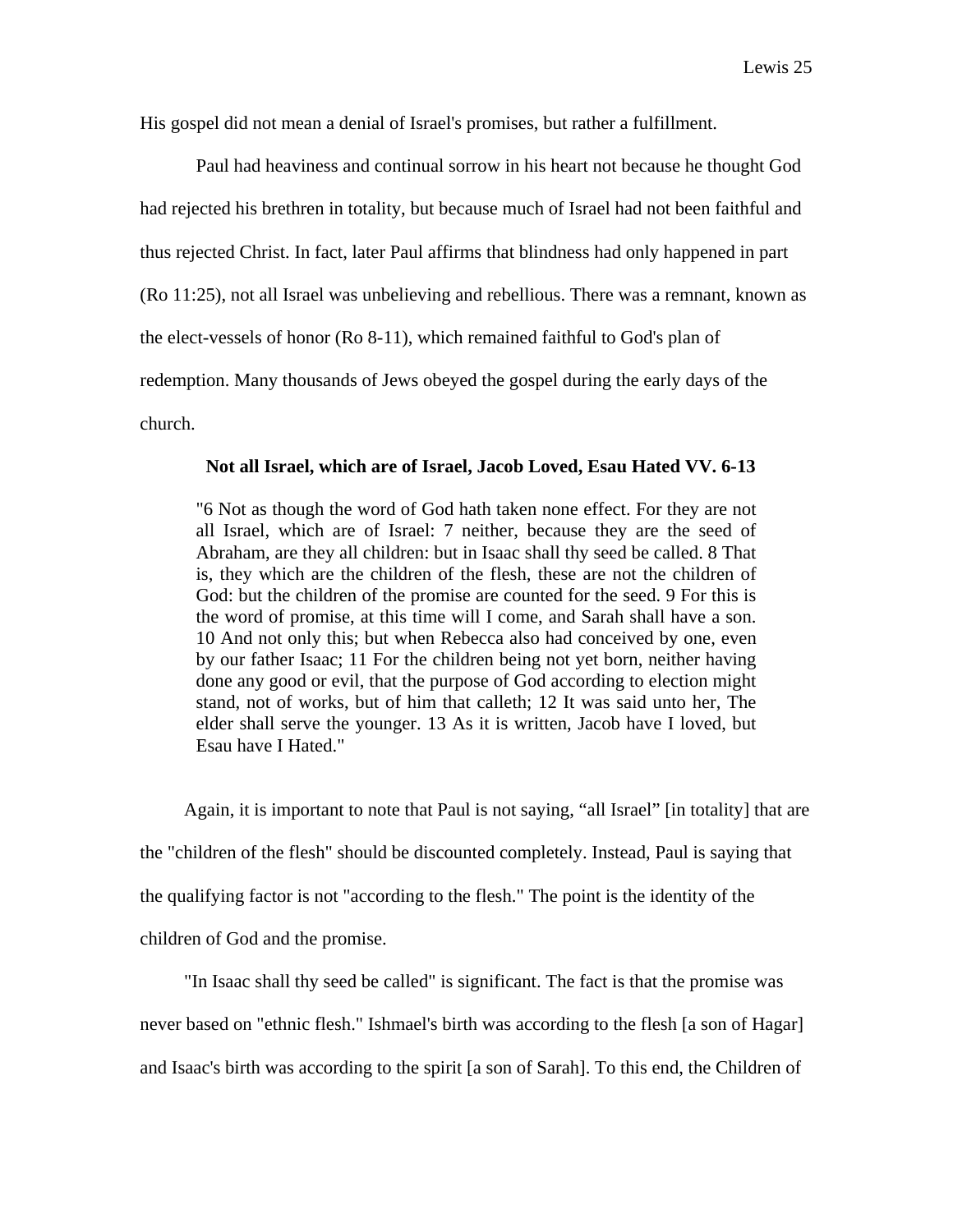God were to be determined by faith in God, not by ethnicity. This is Paul's continual point through Romans as he appeals to Abraham's faith. However, the fact that it is by faith in God, does not discount that a remnant of ethnic Israel was to believe.

"Jacob have I loved, but Esau have I Hated" is a thickening of Paul's point. Romans 9:11-13 are often used as proof verses for the Doctrine of Predestination; however, in reality those who do so, are using them as a proof-text.

The question being raised to Paul by some was "how could God reject anyone who were ethnic descendants of Israel?" However, through Israel's blindness and hardening, they failed to understand that ethnic descendancy was not [in totality] what qualified them as Abraham's seed.

Therefore, Paul's argument in Romans 9:11-13 is twofold, 1. Ethnic descendancy does not qualify one just because of Jacob and Esau, even though they were twins and both Abraham's descendants. God still chose Jacob over Esau and this was done so that "God's purpose according to election might stand" (v. 11). That is, in this sense God showed no regard for ethnic descendancy. 2. God's purpose would be to use the small nation of Israel [Jacob's Seed] to bring salvation promises, in Christ, to all men.

Paul's point here has immediate implications. It is wrong to both generalize and individualize Paul's message of election and impose it on future generations. Paul here is simply using these stories as an analogy.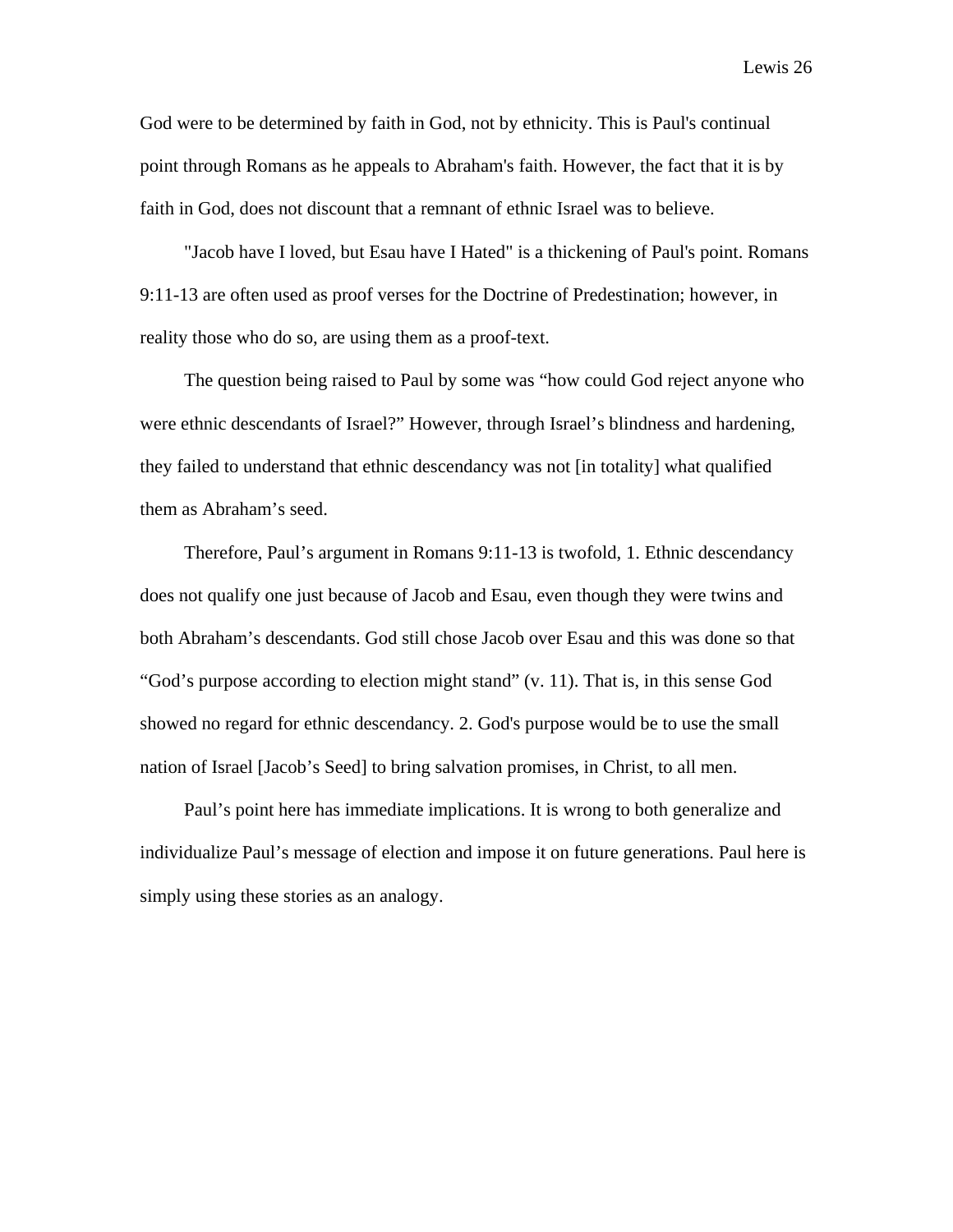### **Pharaoh's Hardening, Israel's Hardening, vv. 14-18**

"14 What shall we say then? Is there unrighteousness with God? God forbid. 15 For he saith to Moses, I will have mercy on whom I will have mercy, and I will have compassion on whom I will have compassion. 16 So then it is not of him that willeth, nor of him that runneth, but of God that sheweth mercy. 17 For the scripture saith unto Pharaoh, Even for this same purpose have I raised thee up, that I might shew my power in thee, and that my name might be declared throughout all the earth. 18 Therefore hath he mercy on whom he will have mercy, and whom he will he hardeneth."

This is a continuation of Paul's previous point. Paul insists that the covenant and promises made to Abraham were not just for Israel, but the whole world. Isaac and Jacob were to be carriers of those salvation promises, while Ishmael and Esau were not. Paul then narrows down the list a bit further. After Jacob, it is then passed to those who are called out of Egypt, who under Moses, are given the Law. Thus, to them, belonged the giving of the law. So here we see that Paul starts with Abraham, continues on to Isaac and Jacob, then moves on to Moses and the Egyptian exile-where they receive the law. However, this special covenantal status would prove to be fatal for Israel. It would serve to convict them of their sin and bring death; ultimately, leading to their hardening.

The typical predestination verses in 9:14-29, and the idea of Israel's casting away seen in 11:11-15, actually go hand and hand. Paul's point is to say, just as the hardening of Pharaoh was a necessity for Israel's exodus out of Egypt, so is the hardening of ethnic Israel a necessity whereby the whole world can be brought to salvation. God had raised Pharaoh up and hardened his heart to show his power throughout the whole earth on behalf of Israel.

For Paul, Israel's stumble was essential in the salvation of the Gentiles. By "their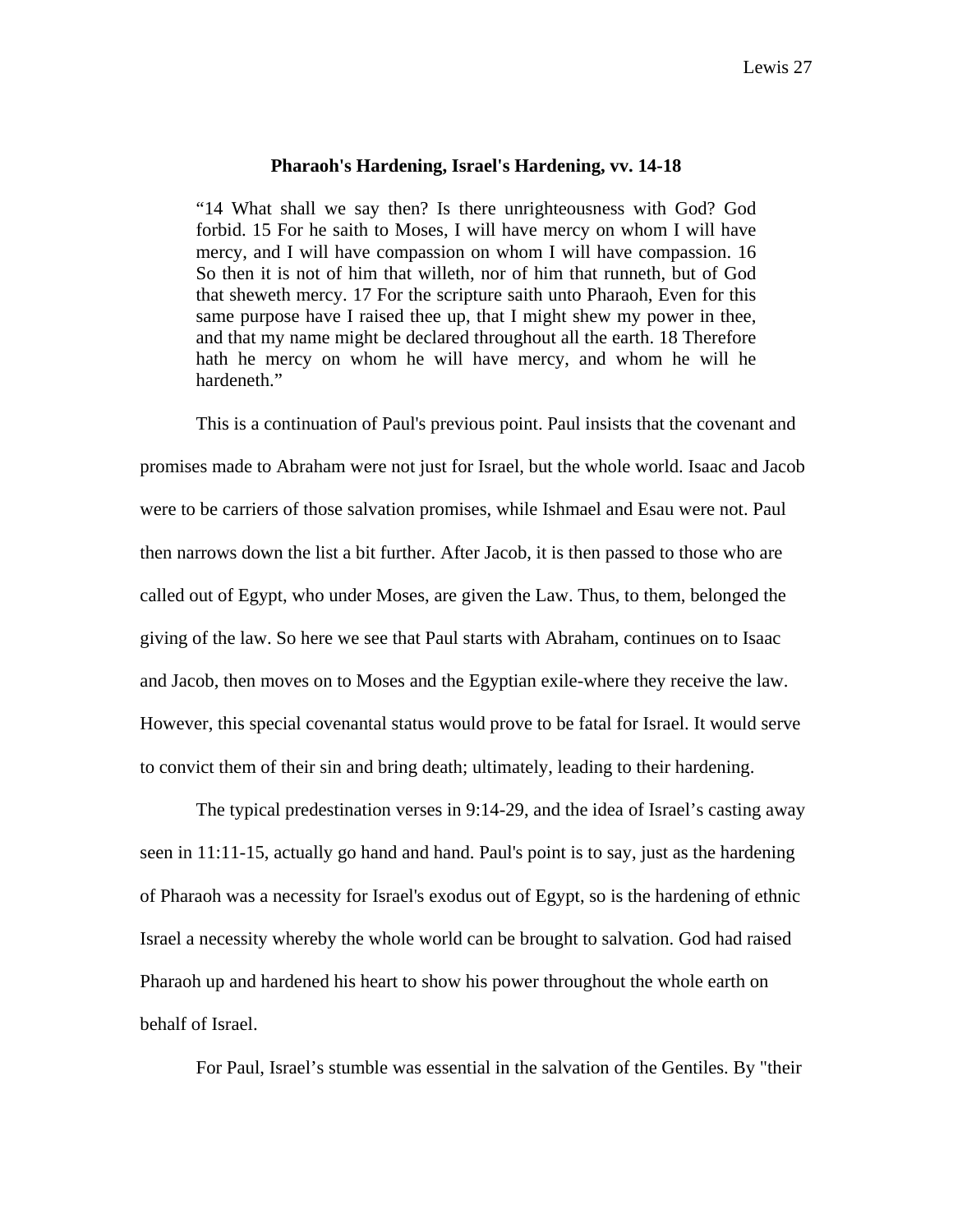fall salvation is come unto the Gentiles" (11:11); by their fall equals "riches of the world, and the diminishing of them the riches of the Gentiles" (11:12); by the "casting away of them be the reconciling of the world" (11:15). This is Paul's continual emphasis through Romans.

Paul is not talking about Double Predestination and Reprobation, at least not in

the way that we have seen so vigorously debated since Augustine. He is speaking of

God's sovereign plan, in which unbelieving Israel's purpose was to be the "vessels of

wrath," i.e., the nucleus of God's plan to save the world. For Paul, Israel's stumble was

essential to the salvation of the world.

### **The Vessels of [God's] Wrath, vv. 19-23**

"19 Thou wilt say then unto me, why doth he yet find fault? For who hath resisted his will 20 Nay but, O man, who art thou that repliest against God? Shall the thing formed say to him that formed it, why hast thou made me thus? 21 Hath not the potter power over the clay, of the same lump to make one vessel unto honor, another unto dishonor? 22 What if God, willing to shew his wrath, and to make his power known, endured with much long-suffering the vessels of wrath fitted to destruction: 23 And that he might make known the riches of his glory on the vessels of mercy, which he had afore prepared unto glory."

The apostle Paul understood that unbelieving Israel's first-century judgment

[AD70] was fast approaching; the Prophet Hosea had prophesied,

"Ephraim shall be desolate in the day of rebuke: among the tribes of Israel have I made known that which shall surely be. The princes of Judah were like them that remove the bound: therefore **I will pour out my wrath** upon them like water." (Ho 5:9-10).

Likewise, John the Baptist had announced the coming wrath of God upon first-

century unbelieving Jews.

"But when He saw many of the Pharisees and Sadducees coming to his baptism, he said to them, Brood of vipers! Who warned you to **flee from**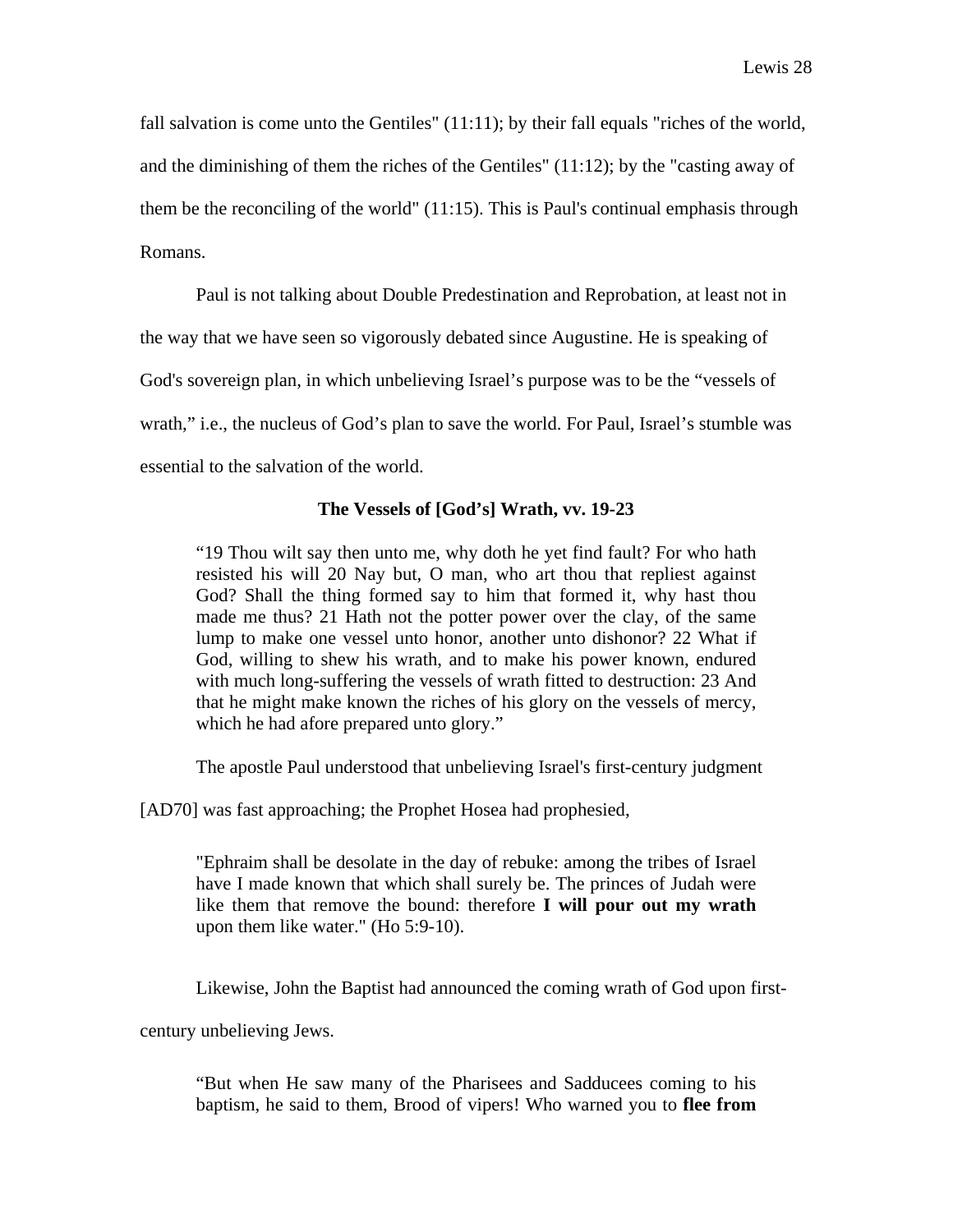### **the wrath [of God] to come**?" (Matt. 3:7).

It is not proper to generalize this wrath to be all-inclusive of future generations. In fact, the Greek in Mt 3:7, rightly renders it the "coming wrath" to indicate that it was already at the door when John spoke. It was the prophesied wrath upon the first-century unbelieving Jews. The urgency of this coming wrath is seen here in John's statement: "And even now the ax is laid to the root of the trees…" (Mt. 3:10).

John was not speaking of future generations in relation to later doctrines of Predestination. Instead, his message centered upon those at his baptism, i.e. the firstcentury unbelieving Jews [Pharisees and Sadducees]. John designated them as the "offspring of vipers." These Pharisees and Sadducees were unbelieving Jews who opposed Christ, his mission, and the Gospel of grace.

When reading about the wrath of God in Romans chapter nine, this same audience must remain in focus. I repeat, NOT a generalized wrath to be all-inclusive of future generations of reprobates.

Paul cites the same wrath, the same people **[unbelieving Israel]** and the same reason for their condemnation.

"But in accordance with your hardness and your impenitent heart you are **treasuring up for yourself wrath** in the day of wrath and revelation of the righteous judgment of God." (Ro 2:5)."

"Hath not the potter power over the clay, of the same lump to make one vessel unto honour **[believing remnant],** and another unto dishonour **[Unbelieving First-century Jews]?** What if God, willing to shew his wrath, and to make his power known, endured with much longsuffering the vessels of wrath fitted to destruction: **[Unbelieving First-century Jews** and that he might make known the riches of his glory on the vessels of mercy, which he had afore prepared unto glory **[believing remnant].**  Even us, whom he hath called, not of the Jews only, but also of the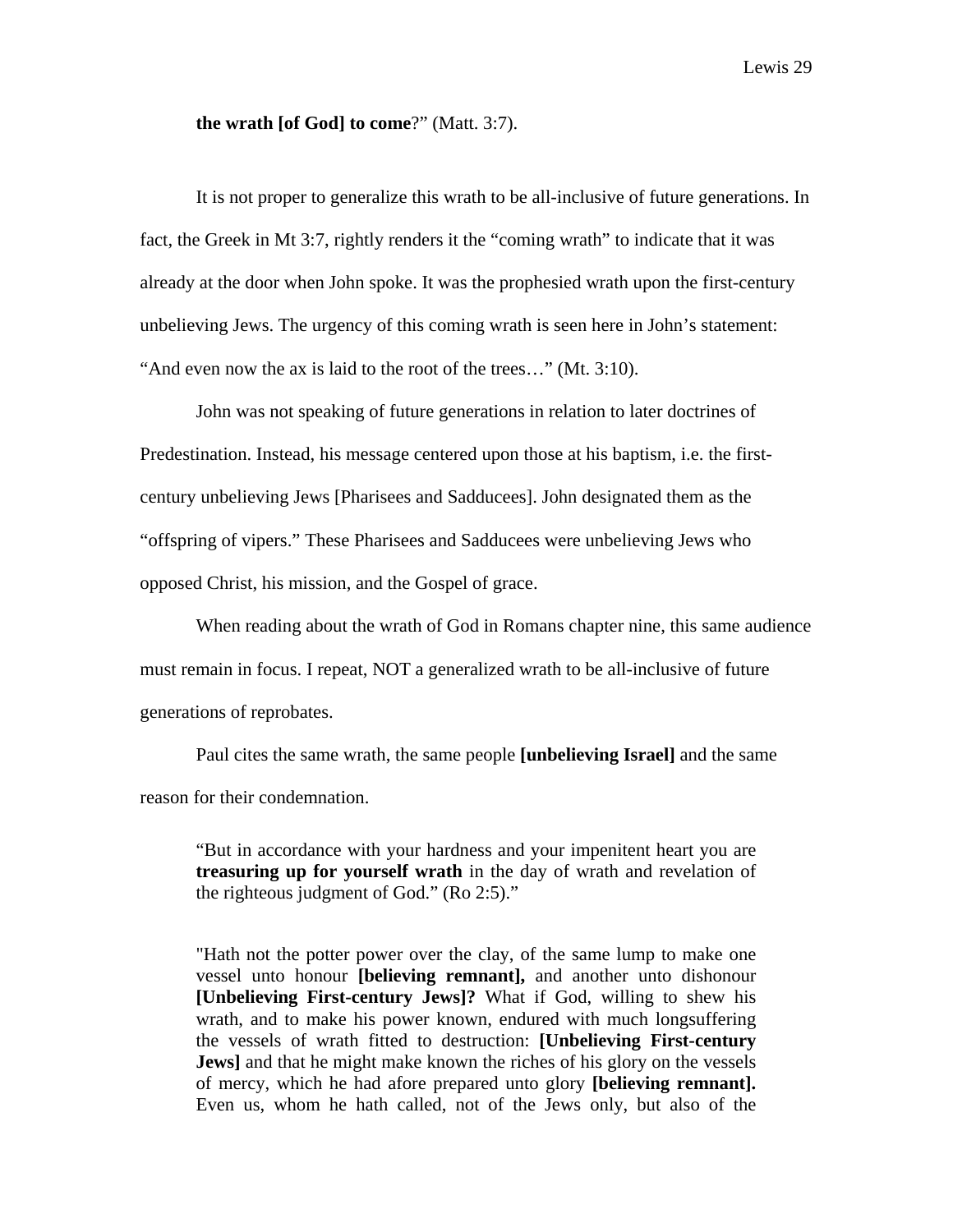Gentiles? (Ro. 9:21-24).

Paul here alludes to Hosea 8:8, as the Prophet Hosea said, "Israel is swallowed up: now shall they be among the Gentiles as a **vessel wherein is no pleasure.**" Certainly in v. 25 and following, Paul quotes from Hosea and Isaiah. For the ardent student of the Bible, it would be important to notice Paul's Old Testament context. Paul certainly expected his immediate audience to recognize it.

With this in mind, we can see that Paul's intent in Romans nine was not to create a doctrine of Predestination tied to individualistic salvation for future generations, which says, God chose who would go to heaven, and who would go to hell; those who go to hell have been purposely made vessels of God's wrath (v. 22), reprobates  $(v.18)$ , and fitted for destruction  $(v.22)$ . Instead, Paul's intent was to point out that unbelieving hardened Israel was prophesied of long ago to be the vessels of wrath fitted for destruction. However, there are those vessels of mercy afore prepared to glory, i.e., a believing remnant of Israel.

### **Not My People, vv. 24-29**

"24 Even us, whom he hath called, not of the Jews only, but also of the Gentiles? 25 As he saith also in Osee, I will call them my people, which were not my people; and her beloved, which was not beloved. 26 And it shall come to pass, that in the place where it was said unto them, ye are not my people; there shall they be called the children of the living God. 27 Esaias also crieth concerning Israel, though the number of the children of Israel be as the sand of the sea, a remnant shall be saved: 28 For he will finish the work, and cut it short in righteousness: because a short work will the Lord make upon the earth. 29 And as Esaias said before, Except the Lord of Sabaoth had left us a seed we had been as Sodoma, and been made like unto Gomorrha."

Here, as he so often does, Paul draws from the Old Testament. However, why

does Paul include the Gentiles in a prophecy spoken specifically to the northern kingdom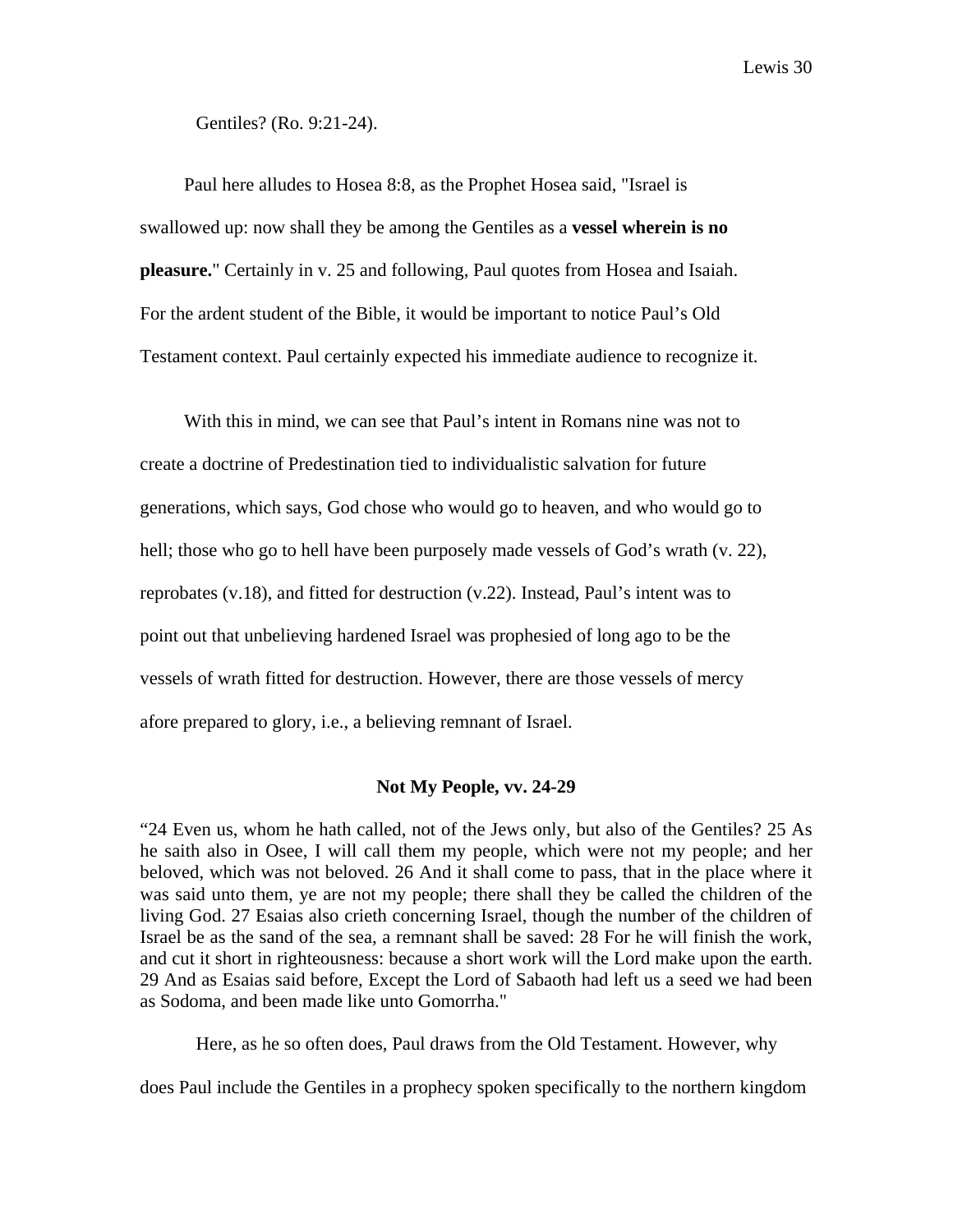of Israel? To answer we must examine the historical background and explain how northern Israel became Gentiles. Until now, I have made no distinction between Jews and those of the northern tribes, because it would be an unproductive rabbit trail. I offer my thoughts, in brevity, as much more could be said to make my case.

At the center of second-temple Jewish thought was the idea that all twelve tribes of Israel would one day be restored. Though, by the first-century, Judah's exile had long come to an end, the northern ten tribes had not yet returned from exile. Josephus makes it clear that the northern ten tribes were still scattered well into the first-century, "Wherefore there are but two tribes in Asia and Europe subject to the Romans, while the ten tribes are beyond Euphrates until now, and are an immense multitude, and not to be estimated by numbers."**<sup>38</sup>**

Josephus was not the only Jew who saw it this way; many Jews during the firstcentury still had the expectation of the northern ten tribes return. This was a teaching that had its roots in the prophets,

"Then shall the **children of Judah and the children of Israel** be gathered together, and appoint themselves one head, and they shall come up out of the land: for great [shall be] the day of Jezreel" (Ho 1:11).

"And he shall set up an ensign for the nations, and shall assemble the **outcasts of Israel, and gather together the dispersed of Judah from the four corners of the earth**" (Is 11:12).

"The word of the LORD came again unto me, saying, Moreover, thou son of man, **take thee one stick, and write upon it, For Judah, and for the children of Israel his companions: then take another stick, and write upon it, For Joseph, the stick of Ephraim and for all the house of Israel his companions**: And join them one to another into one stick; and they shall become one in thine hand. And when the children of thy people

**<sup>38</sup>** Josephus, Flavius, and William Whiston. *The Works of Josephus: Complete and Unabridged*. New updated ed. (Peabody, Mass.: Hendrickson Publishers, 1987), Ant. 11.113.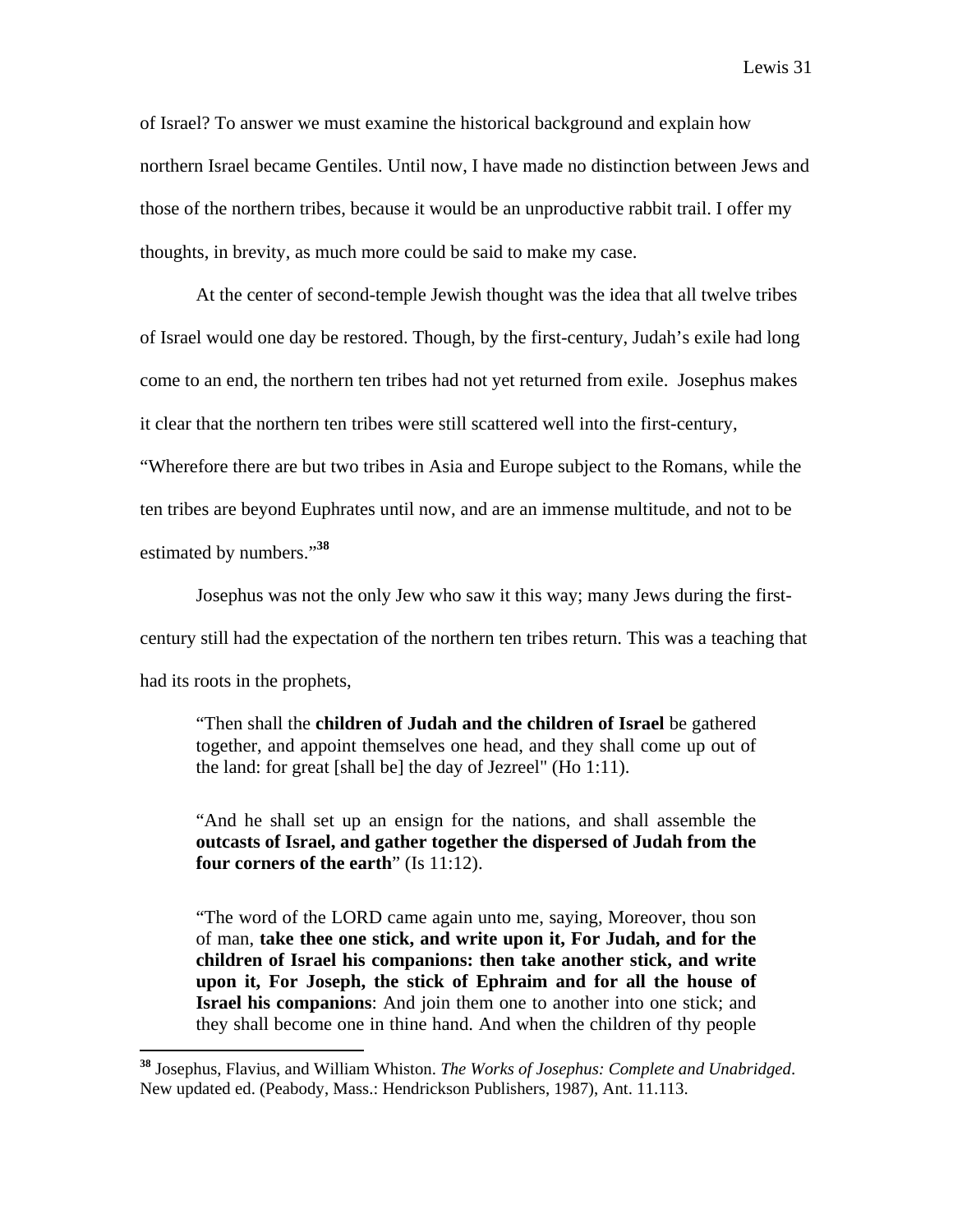shall speak unto thee, saying, Wilt thou not shew us what thou meanest by these? Say unto them, Thus saith the Lord GOD; Behold, I will take the stick of Joseph, which is in the hand of Ephraim, and the tribes of Israel his fellows, and will put them with him, even with the stick of Judah, and make them one stick, and they shall be one in mine hand. And the sticks whereon thou writest shall be in thine hand before their eyes. And say unto them, Thus saith the Lord GOD; Behold, I will take the children of Israel from among the heathen, whither they be gone, and will gather them on every side, and bring them into their own land: And **I will make them one nation in the land upon the mountains of Israel; and one king shall be king to them all: and they shall be no more two nations, neither shall they be divided into two kingdoms any more at all**" (Ezk 37:15-22).

"Behold, the days come, saith the LORD, that I will make a new covenant with **the house of Israel, and with the house of Judah**: Not according to the covenant that I made with their fathers in the day that I took them by the hand to bring them out of the land of Egypt; which my covenant they brake, although I was an husband unto them, saith the LORD: But this shall be the covenant that I will make with the house of Israel; After those days, saith the LORD, I will put my law in their inward parts, and write it in their hearts; and will be their God, and they shall be my people" (Jer 31:31-33).

Recently more and more scholars have made note of the fact that all twelve tribes

of Israel were expected to return from exile. Dr. Brant Pitre, *Donum Dei* Professor of

Word and Sacrament at Our Lady of Holy Cross College in New Orleans, Louisiana and

a former student of Dr. John Meier, writes,

 $\overline{a}$ 

"Many writers often use the terms *Jew* and *Israelite* as if they were simple synonyms. However, in the matter of exilic history, such inexactitude overlooks an absolutely critical fact: there was not only one exile in Israel's history, but two….Every first-century Jew would have known that the ten tribes of the northern kingdom were still in exile…The glorious message of the prophets consistently envisioned the restoration of all twelve tribes of Israel in a final Return from Exile."**<sup>39</sup>**

Therefore, with this in mind, Hosea says the only people that were declared "not

my people" (Ho 1:9) were the northern tribes of Israel. They were also the only people

**<sup>39</sup>** Brant Pitre, *Jesus, The Tribulation and the End of the Exile: Restoration Eschatology and the Origin of the Atonement* (Mohr Siebeck, Tubingen, 2005), pp. 33-38.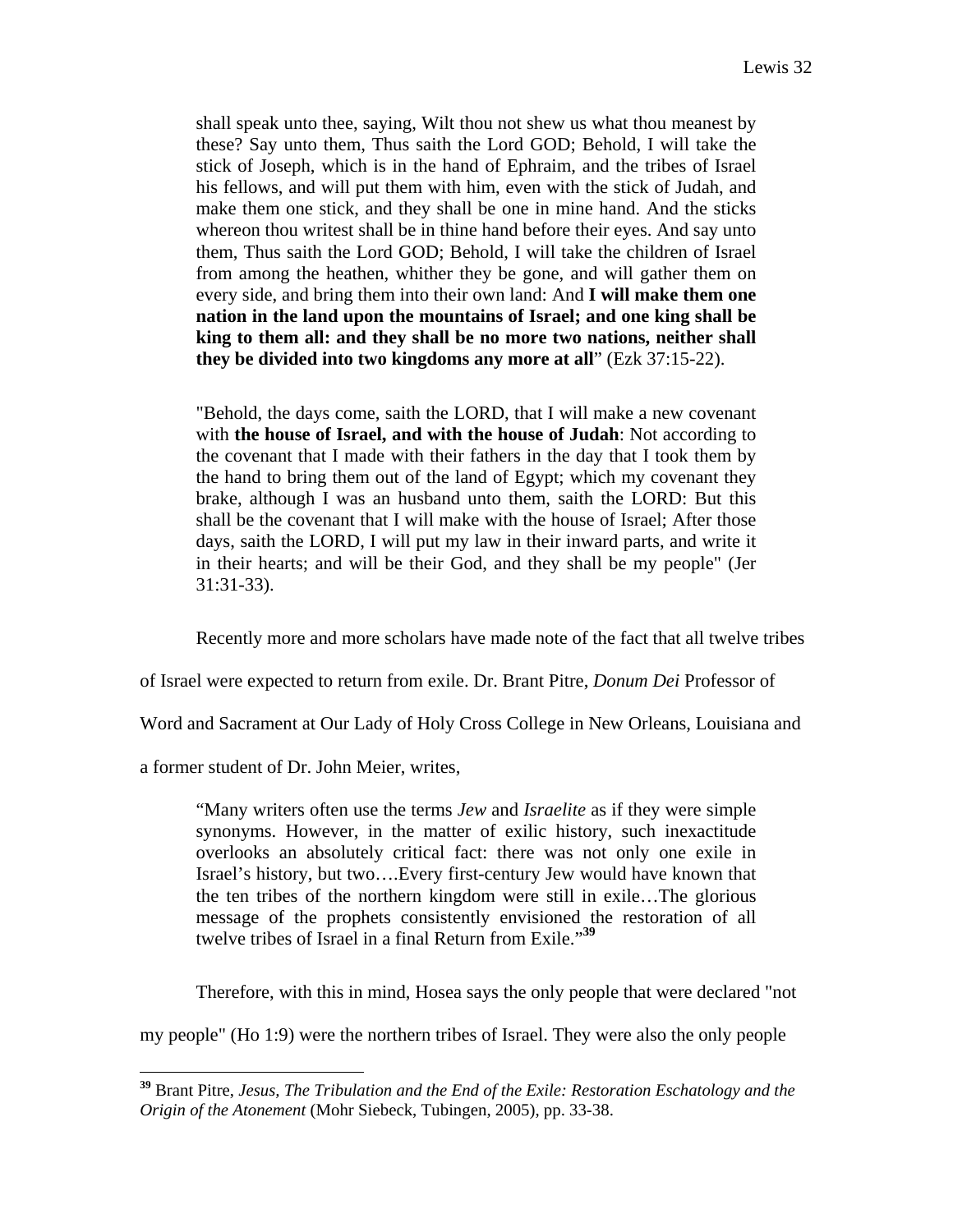that were to once again be called "sons of the living God" (v. 10). The Prophet Hosea had pronounced a death sentence over the northern ten tribes of Israel. Throughout Hosea, this is depicted as a divorce from the covenant, in which they would become "not my people" and "I will not be your [God]" (Ho 1:9). They would be scattered among the Gentiles, by Assyria (2 Kings 15-17, Ho 8:8). Therefore, losing their identity among the Gentiles. They were "swallowed up: now shall they be **among the Gentiles as a vessel where in is no pleasure**." (Ho 8:8). They shall be wanderers among the nations [Gentiles]" (Ho 9:17).

Hosea was clearly addressing Northern Israel's divorcement and restoration. If so, then so was Paul. I do not believe he was changing the meaning to include double fulfillment or a synthesizing of the Gentiles. Instead he was showing the fulfillment of the above-mentioned prophecies.

Here I believe Paul's purpose was two fold. First, Paul was continuing the theme of Israel's place as vessel's of wrath by pressing their "not my people" status. Northern Israel, "in times past, Gentiles in the flesh" were "without Christ, being aliens from the commonwealth of Israel, and strangers from the covenants of promise, having no hope, and without God in the world (v.12). But now in Christ Jesus ye who sometimes were far off are made nigh by the blood of Christ (v. 13). For he is our peace, who hath made both [children of Judah and the children of Israel] one, and hath broken down the middle wall of partition between us; (v. 14) Having abolished in his flesh the enmity, even the law of commandments contained in ordinances; for to make in himself of twain one new man, so making peace;  $(v.15)$  Now therefore ye are no more strangers and foreigners, but fellow citizens with the saints, and of the household of God (v.19). Sounds like a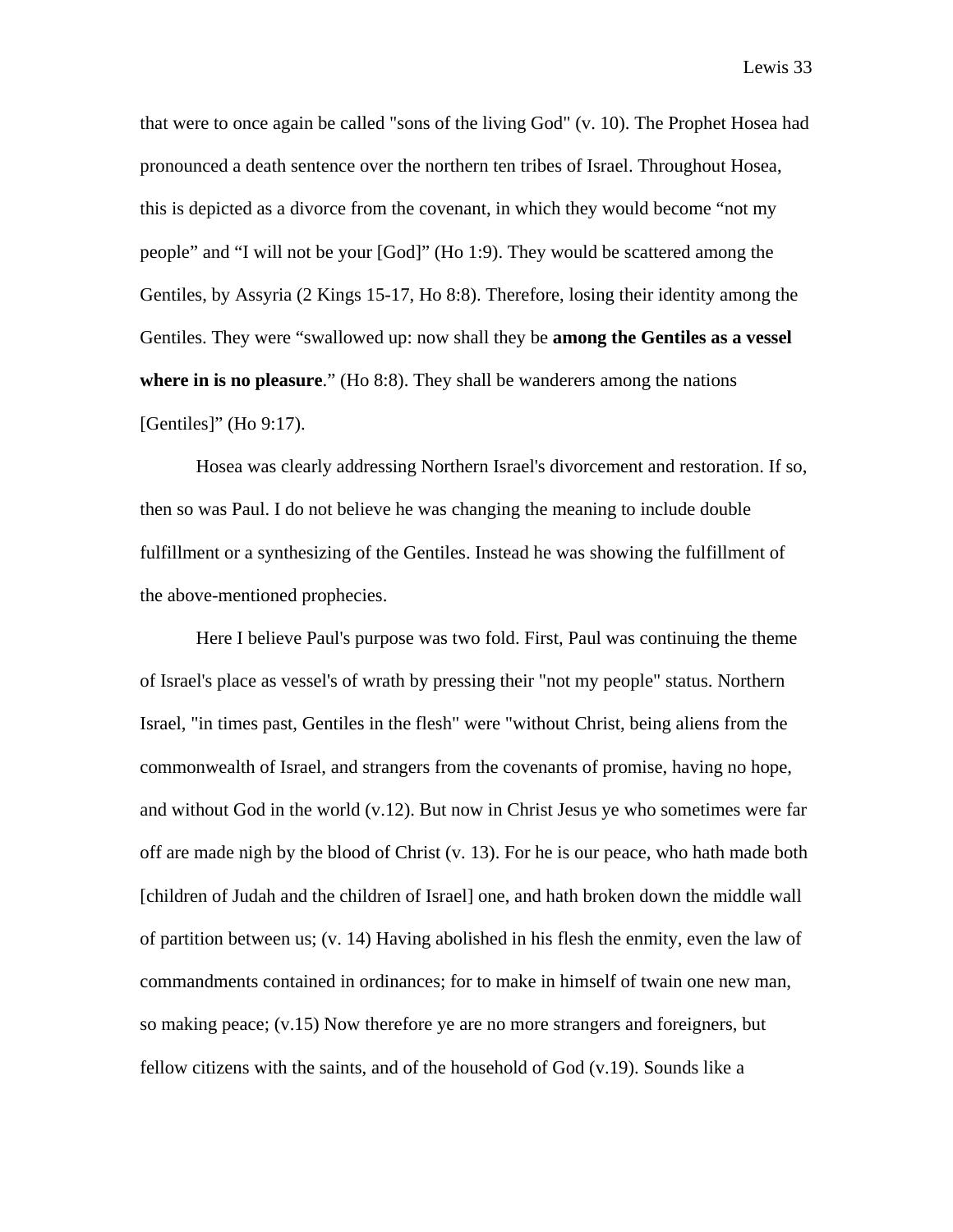### fulfillment of Ezekiel 37!

Remember questions were festering about the future of Israel and her promises. The remnant Jews and Gentiles were comprised of 1. believing Jews; 2. those believing Israelites from Northern Israel, who had been scattered, lost their identity and had become Gentiles; 3. new believers from the Gentile nations. **Together, these constitute the complete fulfillment of Hosea's prophecy**, not a synthesized or double fulfillment view. This is also a fulfillment of the above-mentioned prophecies.

Paul's second purpose was to show that despite the fact of Israel's hardening, Isaiah said a remnant would be saved from this wrath to come (Is 10:22-23). But they would also have significance in God's salvation plan thus preventing them from becoming like Sodom and Gomorrah (Is. 1:9). The purpose of the remnant was the salvation of Israel. Otherwise they would have been completely cut off. Though the unbelieving hardened Jews were destroyed, a remnant was spared and given her promises. Unbelieving Israel sought but did not obtain election, but first-century believing Jews [and all those who constitute the complete fulfillment of Hosea's prophecy] obtained it. This should not be carried into future generations to speak of modern elect and non-elect. The Election has been obtained [first-century]!

### **A Remnant and The Elect**

With this in mind, we can now build a stronger case. Predestinarians have taken terms such as "Remnant" and "Elect" out of their proper historical context, and as a result, have misapplied the terms. In Romans Chapter 11 we see that Paul states that, God hath not cast away His people [Israel] which He foreknew" (Ro 11:2). In fact, Paul declared, "Even so then AT THIS PRESENT TIME also there is a remnant according to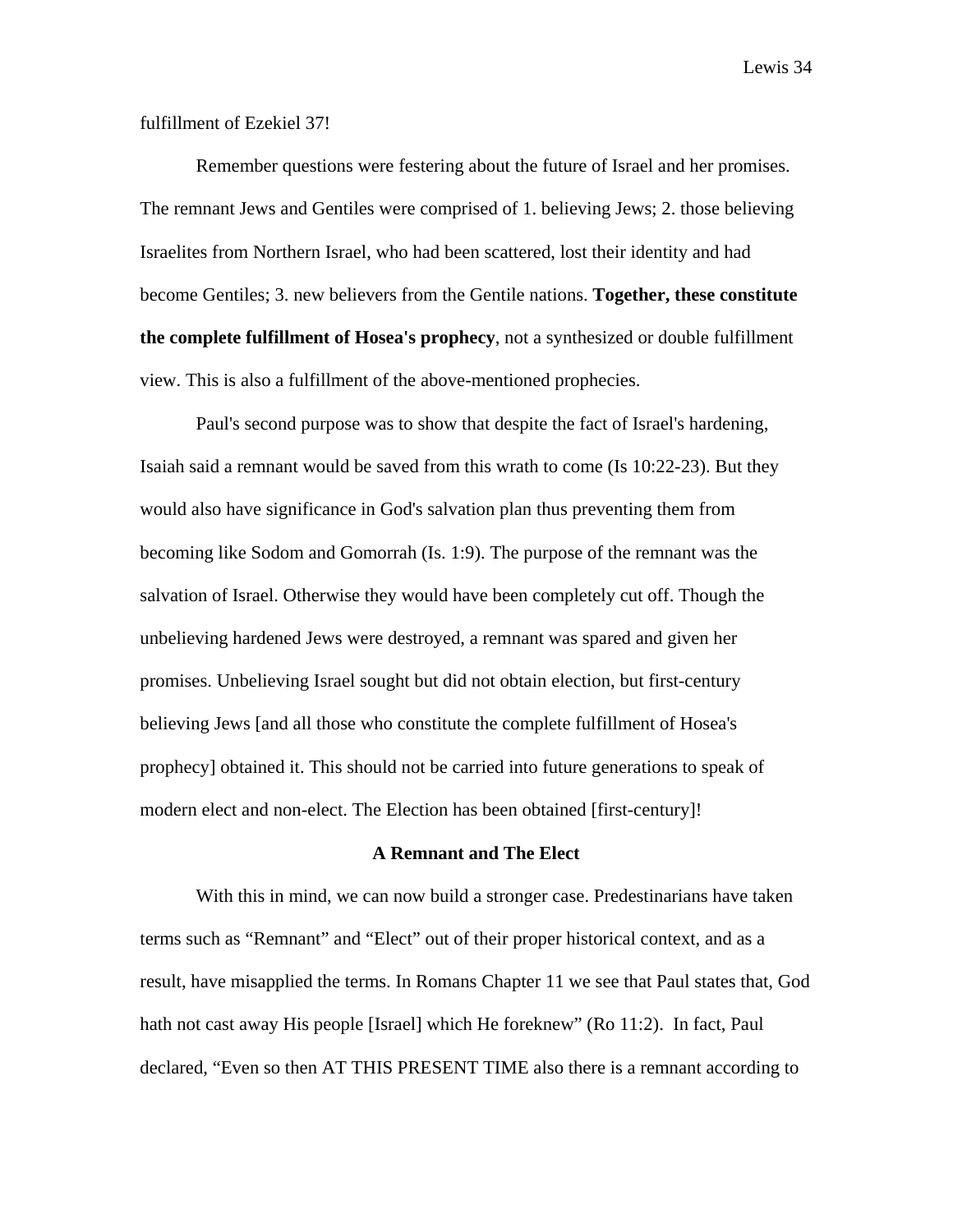the election of grace" (Ro 11:5). One must quickly ask, " a remnant of who?" The answer: Israel! Paul is simply making the point that God has preserved a remnant of Israel according to the election of grace. Paul continues, "What then? Israel hath not obtained that which she seeketh for; but the election hath obtained it, and the rest were blinded" (Ro 11:7). This remnant, the "election or elect" according to Paul had obtained and was partaking in the promises that Israel had sought. Is Paul saying that "all Israel" was blinded? No. A remnant of Israel was preserved and already partaking in those promises. Blindness only IN PART had happened to Israel, until the fullness of the Gentiles be come in (Ro 11:25). In other words, "All Israel did not abide in unbelief. There was a remnant of believing Israel whose election was according to grace as opposed to the works tied to the Old Covenant.

In Romans 11:2-4, the apostle Paul reminds the church at Rome of the faithful remnant in Elijah's day, who did not bow their knee to Baal-seven thousand men in all. I might add, though, I do not have the space to develop it, in this paper, that number would arguably be 144,000 in Paul's time; i.e., the exact number of first-fruit believing Jews, otherwise known as the "elect". Regardless, there should be no doubt that those who had bowed their knee to Baal, in Elijah's day, faced certain destruction. However, the whole of Israel was saved. This should put to rest the much debate that has taken place over Paul's Statement, "All Israel should be saved".

Is there any doubt why Paul would use this illustration for the situation in his day. "Even so then AT THIS PRESENT TIME (Paul's time) also there is a remnant according to the election of grace" (Ro 11:5). **Therefore, the remnant according to the election of grace refers specifically to a believing remnant of Israel in Paul's time, in contrast to**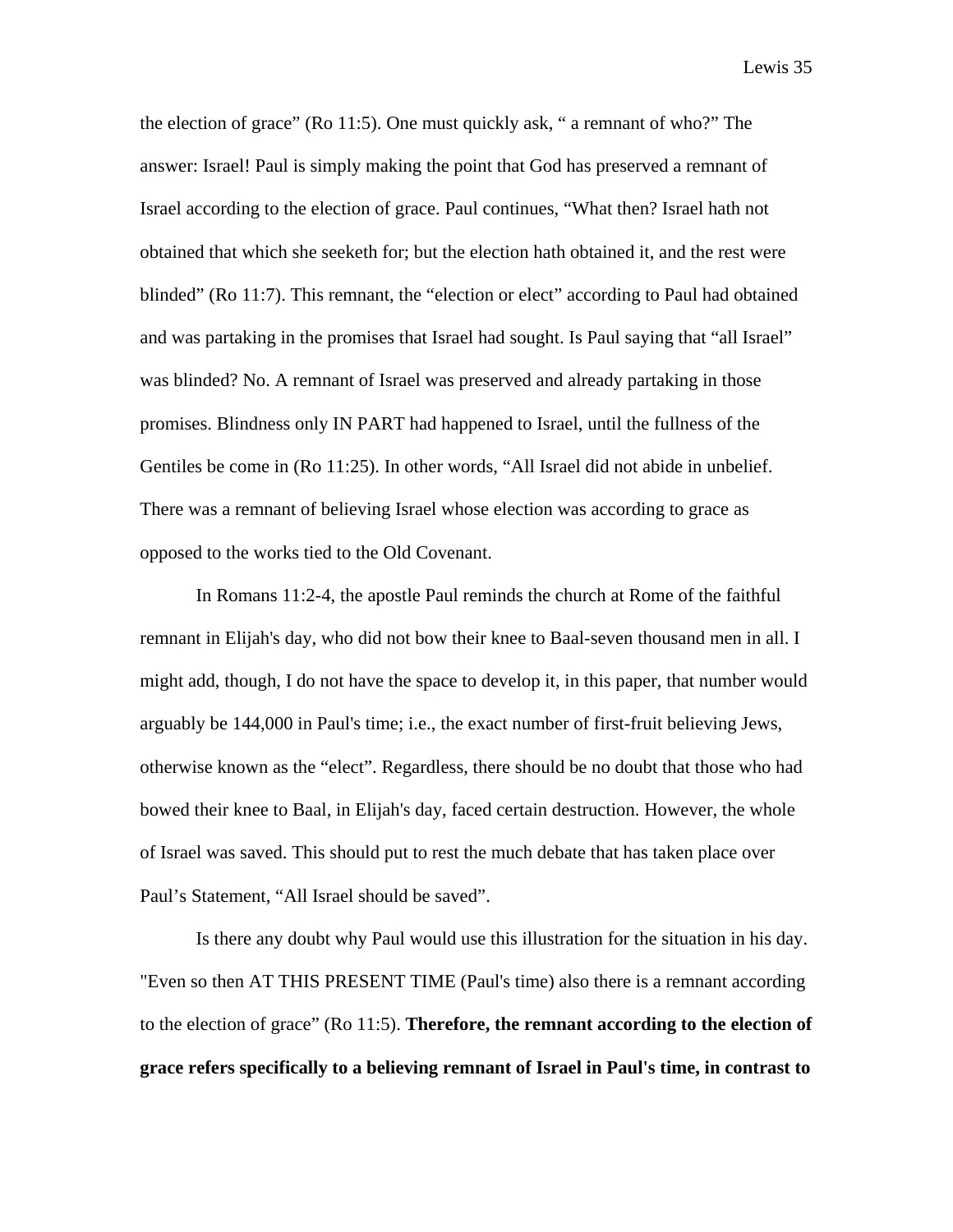**blinded and hardened Israel. They are those whom God foreknew (Ro 11:2). They were God's "elect" His chosen people.** One must wonder how Predestinarians can take such a simple message and distort it beyond recognition.

This idea that only a remnant would be saved was not a new concept. It was prophesied of Israel in Isaiah 11:11 "The Lord shall set his hand again the second time to recover the remnant of his people, which shall be left from Assyria, and from Egypt, and from Pathros, and from Cush, and from Elam, and from Shinar, and from Hamath, and from the islands of the sea… And there shall be an highway for the remnant of His People, which shall be left, from Assyria." Isaiah 1:9 - "Except the Lord of hosts had left unto us a very small remnant, we should have been as Sodom, and we should have been like unto Gomorrah."

It is important for me to emphasize, that there was indeed only a remnant of believing Israel that accepted Paul's gospel message; they were the "remnant according to the election of grace" (Ro 11:5). **The remnant according to the election of grace refers specifically to a believing remnant of Israel in Paul's time, in contrast to blinded and hardened Israel, who were the "vessels of God's wrath fitted for destruction**" (Ro 9:22). The remnant were those whom God foreknew (Ro 11:2). They were God's "elect" His chosen people, i.e. first-fruit believing Jews, a specific group in the first century.

## **Conclusion**

Evangelicals today rarely discuss Salvation in the context of Israel's role as the one through which the Messiah's salvation would come. The predominant view of Christianity is that with the New Testament, came a brand new entity known as the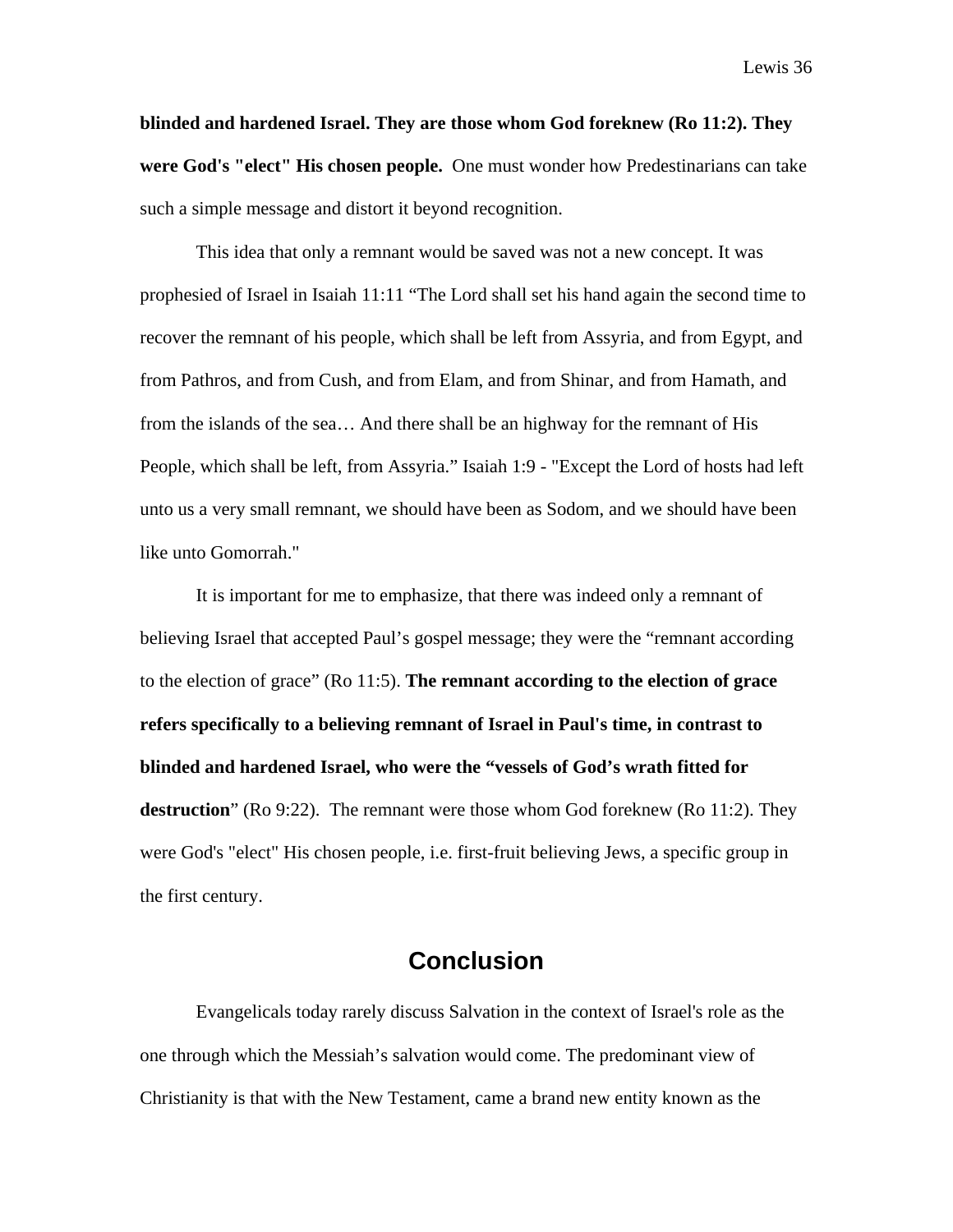Church; this new group had a new set of promises and a different Salvation message apart from that of Old Covenant Israel. This form of "Replacement Theology," has led to a misunderstanding of the true salvation message and has led to such doctrines as Calvinism.

Furthermore, this misunderstanding of scripture has led to misapplication of typical predestination verses. This hermeneutical approach has been used by many historical and modern Calvinist such as Augustine, Luther, Calvin, Puritans, Confession Writers, Pink, Boettner, Van Til, etc... It has been largely individualistic and has not taken into account Israel's salvation promises. **Therefore, our thesis is that The Doctrine of Predestination as taught in Reformed circles rest entirely upon a false interpretation of Romans 9-11.** 

There is a need to see the big picture, i.e., the total picture of redemption. Any interpretation and application of Romans chapter nine, should be found only in this total picture of redemptive history. It should not be carried forward and applied individualistically in future generations.

Finally, there is much more that can be said on Romans 9-11. I have only touched the tip of the issues surrounding Predestination. I think there is another debate that must first be revived. It is a debate on methodology: the historical-critical method vs. the theological method. It is important to note that Reformed Predestinarians are typically opposed to the historical-critical method by way of their epistemology. Therefore, in my opinion, a rebuttal against this paper should start there. As well as any debate on the things I have stated within. I have offered an appendix section entitled, "A Brief Note on the Hostility between History and Theology," to help begin that discussion.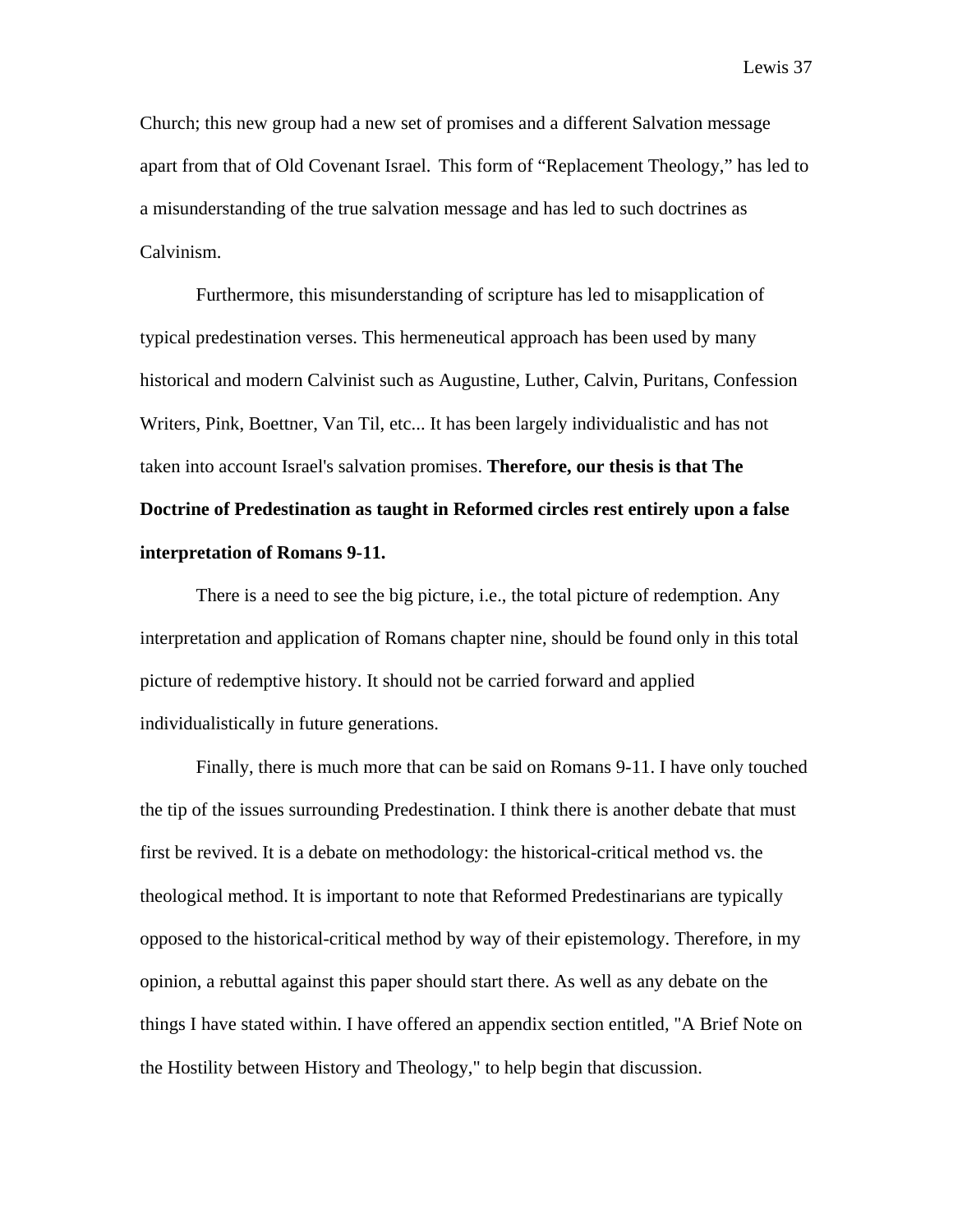### **Appendix A A Brief Note on the Hostility between History and Theology**

There is a certain hostility that exists between history and theology. As a result, the insistence on the historical method is often challenged in three ways. First, by asking the question, "How can this text have any relevance for us today?" Secondly, it is challenged on a theological basis; many feel the historical-critical method eliminates the need for 2000 years of developed theology and seriously challenges God's sovereignty in developing that theology. Thirdly, it is often emotionally asserted that Historical-Critical, Higher Criticism and Literary scholars are trying to remove inspiration, prophecy, miracles, divinity and the idea of preservation, from the Bible. Thus, presenting it as only a human composition.

Concerning the first question, I contend that particular scriptural relevance is not found in some spiritual or deeper meaning. The relevance is faithful to the time of the text. For example, if the long awaited prophecies of the prophets had not found their fulfillment, in the first-century; then the Messiah's mission would not have been accomplished. Thus, no salvation for us today! **Therefore, our relevance is found in the total story of the Bible, which is a story about God's ultimate scheme of redemption.** In this way, history and theology do not need to be antithetical.

Concerning the second objection, as I have said in a previous paper, doing history "may challenge orthodox versions of Christianity;" however, I believe it will also help to recapture the "original intended message." Either way, I believe it is a method that cannot be disregarded for the scholar who is bound to intellectual honesty.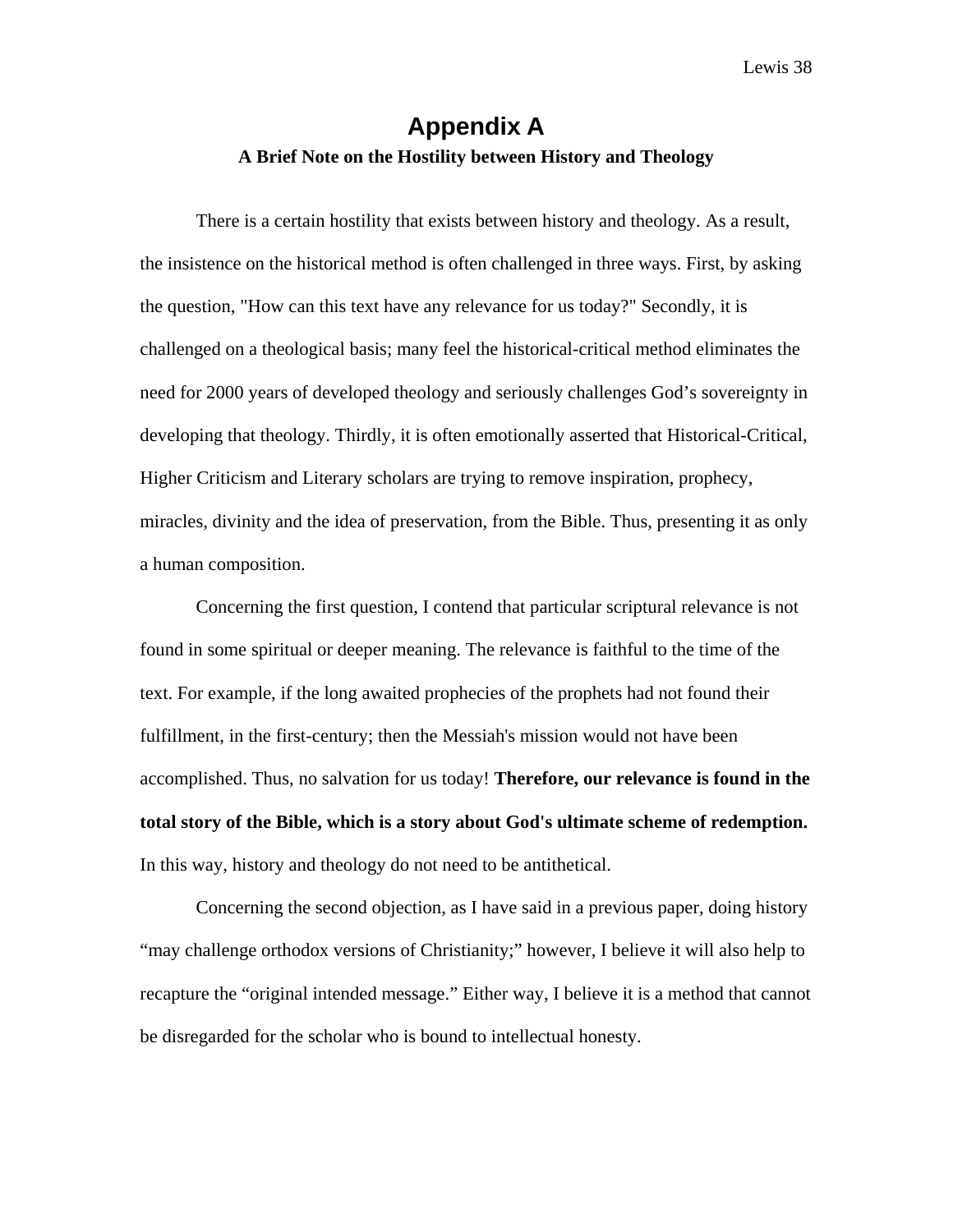"History and Faith are not antithetical. To appeal to the one is not a denial of the other. Though, history may challenge orthodox versions of Christianity, I believe it will also help to recapture the original intended message. Thus, giving new life to the modern evangelical mission….there is a bridge to be mended and not many have taken up this task. In my opinion, the gap that exists between the Christ of faith and the Christ of history does not need to be that wide. There is a need to find synergy between the two. Unfortunately, this is a hurdle that I am not sure orthodox versions of Christianity can jump."**<sup>40</sup>**

Finally, a brief comment on the third objection is necessary. Historical-Critical,

Higher Criticism and Literary scholars are not necessarily trying to remove inspiration,

prophecy, miracles, divinity and the idea of preservation, from the Bible. This is often the

emotionally charged response of fundamentalist theologians. Instead, the historical-

critical method **seeks to only uncover the original intensions of the authors**. As a

result, it is necessary to evaluate the biblical text as one would any other ancient literary

text.

 $\overline{a}$ 

The Historical-Critical approach is not necessarily opposite to approaching Jesus from a perspective of faith. It should not be assumed that this method approaches Jesus from a place of disbelief. However, the Historical- critical approach does require one to suspend one's beliefs or disbeliefs about Jesus, theology and the Bible, until the evidence is evaluated.

**<sup>40</sup>** A research paper submitted to Dr. Robert Ball, Spring 2011, entitled*, "Jesus' Eschatology in Jewish Context."*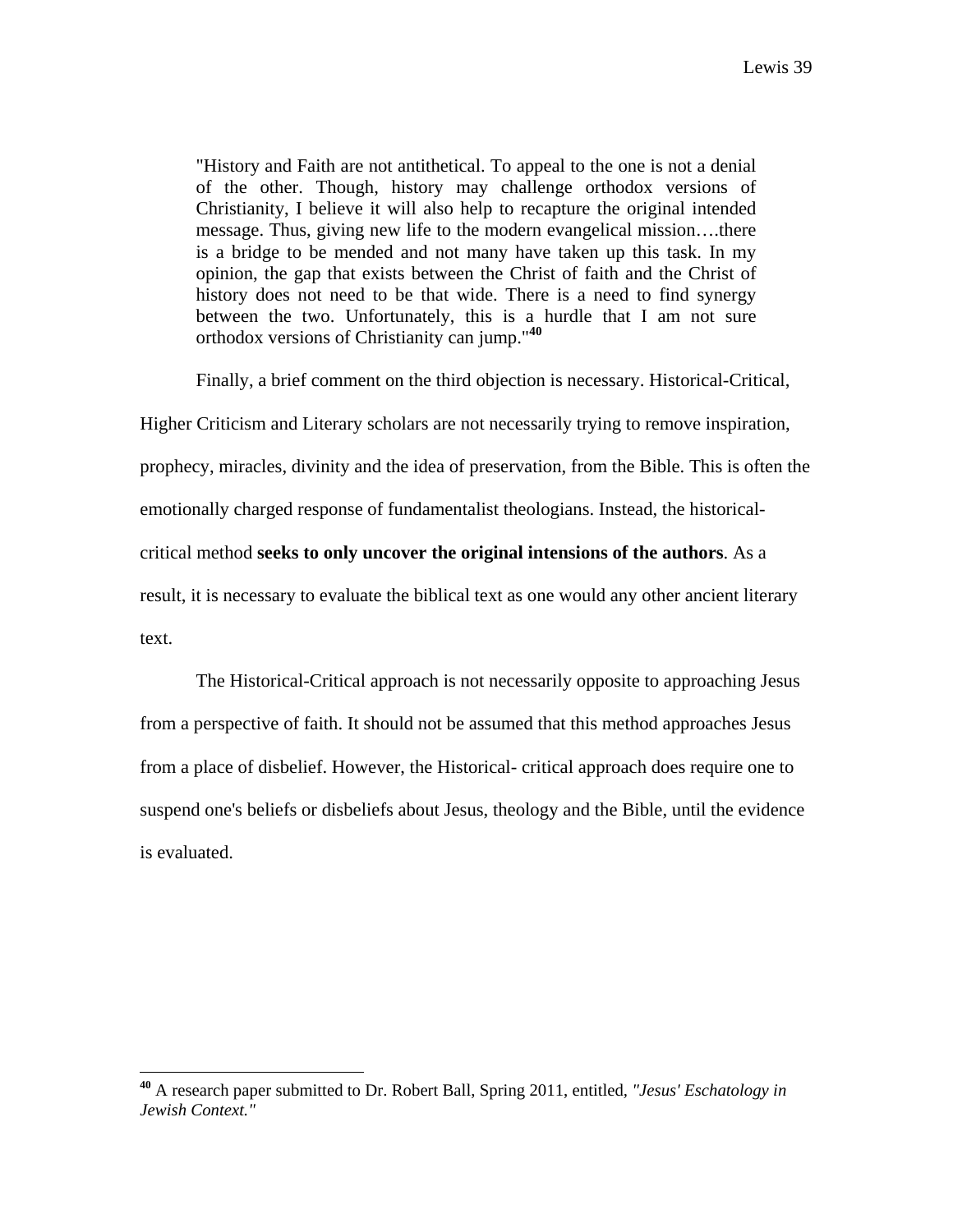# **BIBLIOGRAPHY**

- Berkhof, Louis. *Systematic Theology: The Doctrine of God*. Grand Rapids: Eerdmans Publishing, 1938.
- Boettner, Loraine. *The Reformed Doctrine of Predestination*. Philadelphia: Presbyterian and Reformed Pub. Co., 1932.
- Calvin, Jean, and Ford Lewis Battles. *Institutes of the Christian Religion*. Philadelphia: Westminster Press, 1960.
- Douglas, J. D. *The New International Dictionary of the Christian Church*. Grand Rapids: Zondervan Pub. Co., 1974.

González, Justo L... *A History of Christian Thought*. Nashville: Abingdon Press, 1987.

- Hays, Richard B... *Echoes of Scripture in the letters of Paul*. New Haven: Yale University Press, 1989.
- Josephus, Flavius, and William Whiston. *The Works of Josephus: Complete and Unabridged*. New updated ed. Peabody, Mass.: Hendrickson Publishers, 1987.
- McClintock, John, and James Strong. *Cyclopedia of Biblical, theological, and ecclesiastical literature*. Grand Rapids, Mich.: Baker Book House, 1981.
- McKim, Donald K.. *The Westminster Handbook to Reformed Theology*. Louisville, Ky.: Westminster John Knox Press, 2001.
- Olson, Roger E.. *The Story of Christian Theology: Twenty Centuries of Tradition & Reform*. Downers Grove, Ill.: InterVarsity Press, 1999.